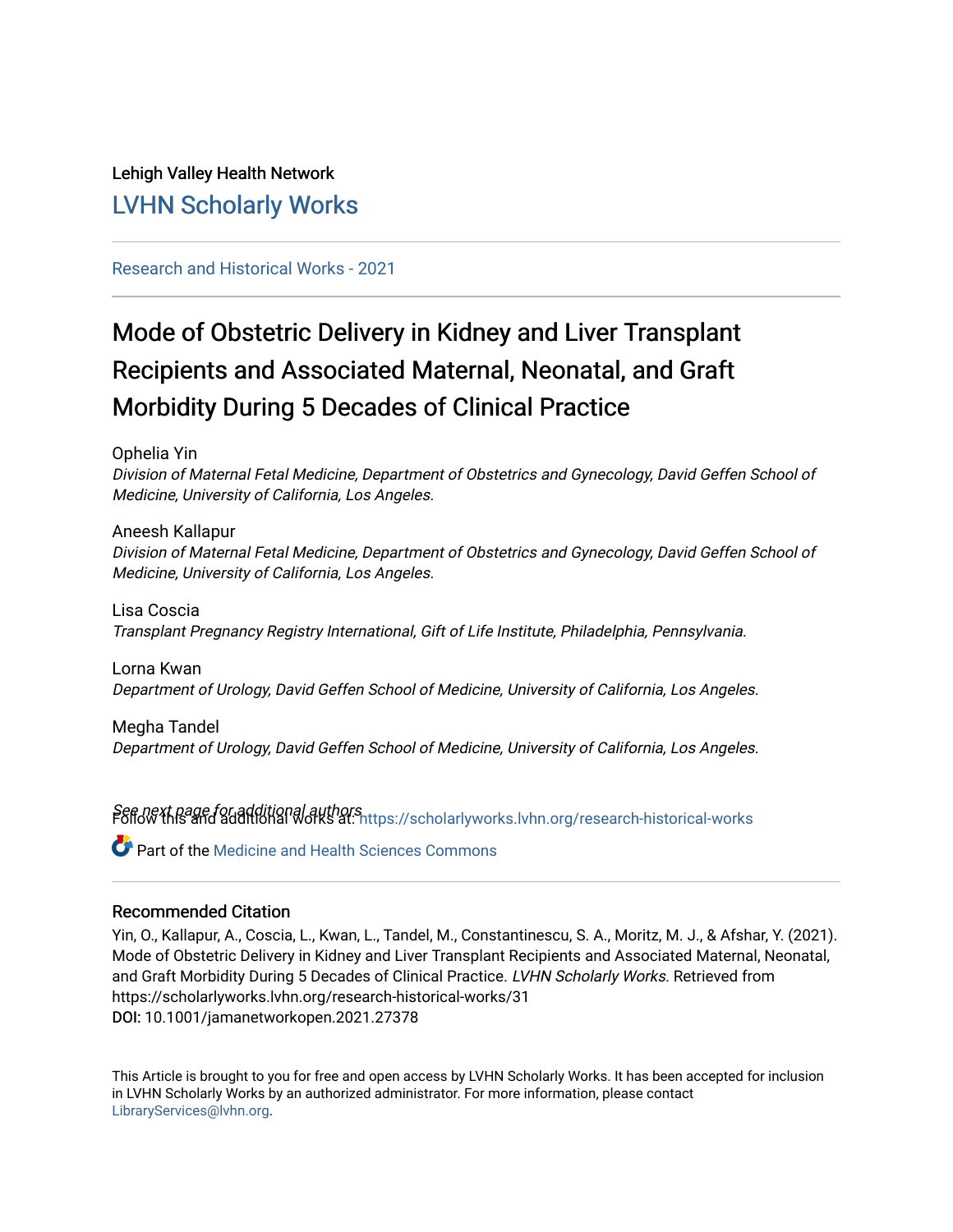# Authors

Ophelia Yin, Aneesh Kallapur, Lisa Coscia, Lorna Kwan, Megha Tandel, Serb An Constantinescu, Michael J. Moritz MD, and Yalda Afshar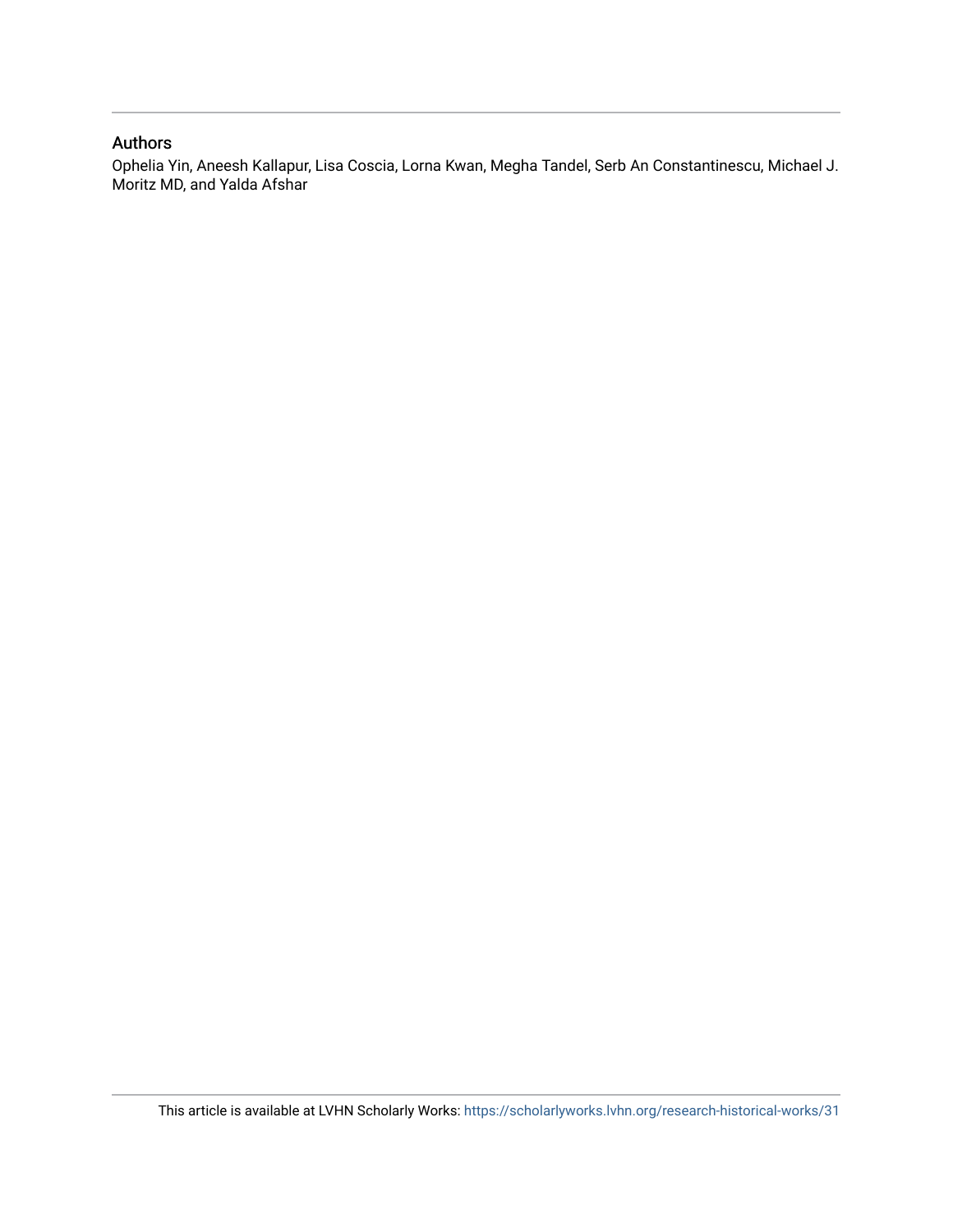

# **Original Investigation | Obstetrics and Gynecology**

# Mode of Obstetric Delivery in Kidney and Liver Transplant Recipients and Associated Maternal, Neonatal, and Graft Morbidity During 5 Decades of Clinical Practice

Ophelia Yin, MD; Aneesh Kallapur, MBBS; Lisa Coscia, RN, BSN; Lorna Kwan, MPH; Megha Tandel, MPH; Serban Constantinescu, MD, PhD; Michael J. Moritz, MD; Yalda Afshar, MD, PhD

# **Abstract**

**IMPORTANCE** Rates of cesarean delivery (CD) are increased among transplant recipients. There is a need to define the indications for CD and associated outcomes among transplant recipients to determine the safest mode of obstetric delivery.

**OBJECTIVE** To evaluate the association of mode of obstetrical delivery with maternal and neonatal morbidity among pregnant women who have received a kidney or liver transplant.

**DESIGN, SETTING, AND PARTICIPANTS** This registry-based retrospective cohort study used data from the Transplant Pregnancy Registry International, which has recruited participants since 1991 from 289 diverse academic and community settings, mainly in North America. Eligible participants were recipients of a kidney or liver transplant who were aged 18 years or older at the time of a live birth at or later than 20 weeks' gestational age and who delivered between 1968 and 2019. The data were analyzed from April 30, 2020, to April 16, 2021.

**EXPOSURES** Scheduled CD, a trial of labor resulting in CD (TOL-CD), or a TOL resulting in vaginal delivery (TOL-VD).

**MAIN OUTCOMES AND MEASURES** The primary outcomes were severe maternal morbidity and neonatal composite morbidity. Multivariate regression was conducted to calculate odds ratios (ORs) or β values and 95% CIs with adjustment for differences in maternal comorbidities and gestational age at delivery. Nonmedical indications for CD are those not associated with decreased morbidity or mortality in the obstetric literature.

**RESULTS** This study included 1865 women, of whom 1435 were kidney transplant recipients and 430 were liver transplant recipients. The age range of the participants was 18 to 48 years; the median body mass index among the participants was in the normal range, and the median transplant-toconception interval was more than 2 years. Compared with a scheduled CD, a TOL was not associated with increased severe maternal morbidity among kidney transplant recipients (TOL-CD: adjusted odds ratio [aOR], 1.80 [95% CI, 0.77-4.22]; TOL-VD: aOR, 1.22 [95% CI, 0.57-2.62]) (for liver transplant recipients, the numbers were too small for multivariate modeling). In the adjusted model, a TOL was associated with a decrease in neonatal composite morbidity among kidney transplant recipients who underwent TOL-CD (aOR, 0.52; 95% CI, 0.32-0.82) and TOL-VD (aOR, 0.36; 95% CI, 0.24-0.53) and liver transplant recipients who underwent TOL-VD (aOR, 0.41; 95% CI, 0.19-0.87) but not for TOL-CD (aOR, 0.58; 95% CI, 0.21-1.61). The main factors associated with CD after labor were placental abruption (aOR, 12.96; 95% CI, 2.85-59.07) and pregestational diabetes (aOR 5.44; 95% CI, 2.54-11.68). The rate of CD was 51.6% (741 of 1435) among kidney transplant recipients and

(continued)

**Open Access.** This is an open access article distributed under the terms of the CC-BY License.

JAMA Network Open. 2021;4(10):e2127378. doi:10.1001/jamanetworkopen.2021.27378 (Reprinted) October 4, 2021 1/13

**Key Points**

transplant recipients?

**+ [Invited Commentary](https://jama.jamanetwork.com/article.aspx?doi=10.1001/jamanetworkopen.2021.27414&utm_campaign=articlePDF%26utm_medium=articlePDFlink%26utm_source=articlePDF%26utm_content=jamanetworkopen.2021.27378)**

listed at the end of this article.

**+ [Supplemental content](https://jama.jamanetwork.com/article.aspx?doi=10.1001/jamanetworkopen.2021.27378&utm_campaign=articlePDF%26utm_medium=articlePDFlink%26utm_source=articlePDF%26utm_content=jamanetworkopen.2021.27378)**

Author affiliations and article information are

**Question** Are there differences in maternal and neonatal morbidity associated with the mode of obstetrical delivery among kidney and liver

**Findings** In this cohort study of 1865 women, including 1435 kidney and 430 liver transplant recipients, a trial of labor was not associated with severe maternal morbidity in kidney recipients. Trial of labor was associated with decreased neonatal morbidity in both kidney and liver recipients compared with a scheduled cesarean delivery.

**Meaning** The findings suggest that, for kidney and liver transplant recipients, a trial of labor instead of scheduled cesarean delivery is associated with improved neonatal outcomes without compromising maternal health.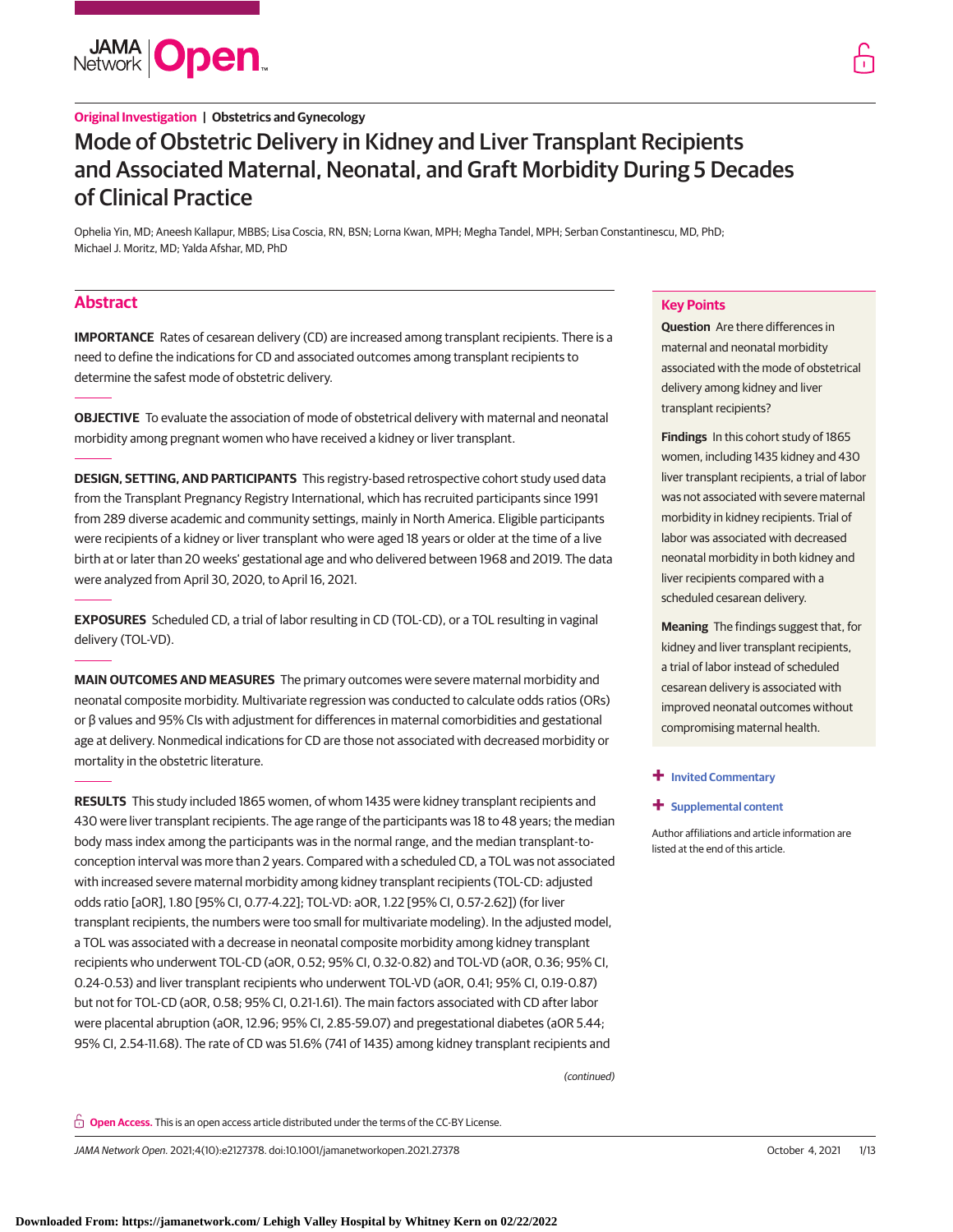### Abstract (continued)

41.4% (178 of 430) among liver transplant recipients. In total, 229 of 459 kidney transplant recipients (49.9%) and 50 of 105 liver transplant recipients (47.6%) had scheduled CDs performed for either a nonmedical indication or a repeated indication, although women with these indications are candidates for a TOL.

**CONCLUSIONS AND RELEVANCE** In this cohort study, TOL vs a scheduled CD was associated with improved neonatal outcomes among kidney and transplant recipients and not with increased severe maternal morbidity among kidney transplant recipients. These findings may be used to facilitate multidisciplinary decisions regarding the mode of obstetrical delivery.

JAMA Network Open. 2021;4(10):e2127378. Corrected on October 22, 2021. doi[:10.1001/jamanetworkopen.2021.27378](https://jama.jamanetwork.com/article.aspx?doi=10.1001/jamanetworkopen.2021.27378&utm_campaign=articlePDF%26utm_medium=articlePDFlink%26utm_source=articlePDF%26utm_content=jamanetworkopen.2021.27378)

# **Introduction**

Cesarean delivery (CD), the most common operating room procedure in the US, accounted for 31.9% of obstetrical deliveries in 2018,<sup>1</sup> increased from 20.7% in 1996.<sup>2</sup> There is substantial maternal and neonatal morbidity associated with CD, including increased risks for maternal hemorrhage requiring transfusion or hysterectomy, infection, venous thromboembolism, abnormal placentation, and uterine rupture in subsequent pregnancies.<sup>3,4</sup> Neonatal complications include respiratory morbidity and neonatal intensive care unit (NICU) admission.<sup>5</sup> Recognizing these risks, national organizations have championed the importance of decreasing the rate of nonmedically indicated CDs, such as those prompted by patient preference or limited evidence, because they have not been shown to be associated with decreased maternal or neonatal morbidity or mortality.<sup>5,6</sup> Medical indications for a CD include fetal malpresentation, history of a uterine scar in the contractile tissue of the uterus (such as from a classical CD or myomectomy), abnormal placentation such as placenta accreta, abnormal labor course based on contemporary labor curves, nonreassuring fetal heart tracing, complicated delivery with twins or higher-order multiples, and suspected macrosomia with diabetes.<sup>6</sup> Other than these contraindications to labor, obstetric guidelines recommend offering patients, including those who have had a previous CD, a trial of labor (TOL) to avoid a CD in appropriate candidates.<sup>6</sup>

Approximately 15 000 women underwent an organ transplant in 2020 in the US, and 35% of female recipients were in the reproductive age group.7 Pregnancies after kidney and liver transplant represent a small proportion of pregnancies overall, but women who have received these transplants have a disproportionately increased rate of CD (62.6% among kidney recipients and 44.6% among liver recipients).<sup>8,9</sup> Among patients, obstetricians, and transplant teams, there is a continued practice of nonmedically indicated CD, although the true rates are still unknown.10-13 Expert consensus states that CD in transplant recipients should be reserved for obstetric medical indications,<sup>14</sup> but these recommendations are similarly based on scant data. To our knowledge, there is no robust evidence to guide the safest mode of delivery (MOD) for pregnancies after organ transplant.

Our aim was to evaluate differences in pregnancy-related morbidity associated with MOD after kidney or liver transplant. Our hypothesis was that a scheduled CD (SCD) would be associated with an increase in maternal morbidity without graft or neonatal benefit and that a TOL would optimize overall outcomes associated with delivery.

# **Methods**

## **Study Design, Participants, Setting, and Data Collection**

This cohort study used retrospective registry data abstracted from the Transplant Pregnancy Registry International (TPRI), which has recruited participants since 1991. Data from pregnancies

 $\bigcap$  JAMA Network Open. 2021;4(10):e2127378. doi:10.1001/jamanetworkopen.2021.27378 (Reprinted) October 4, 2021 2/13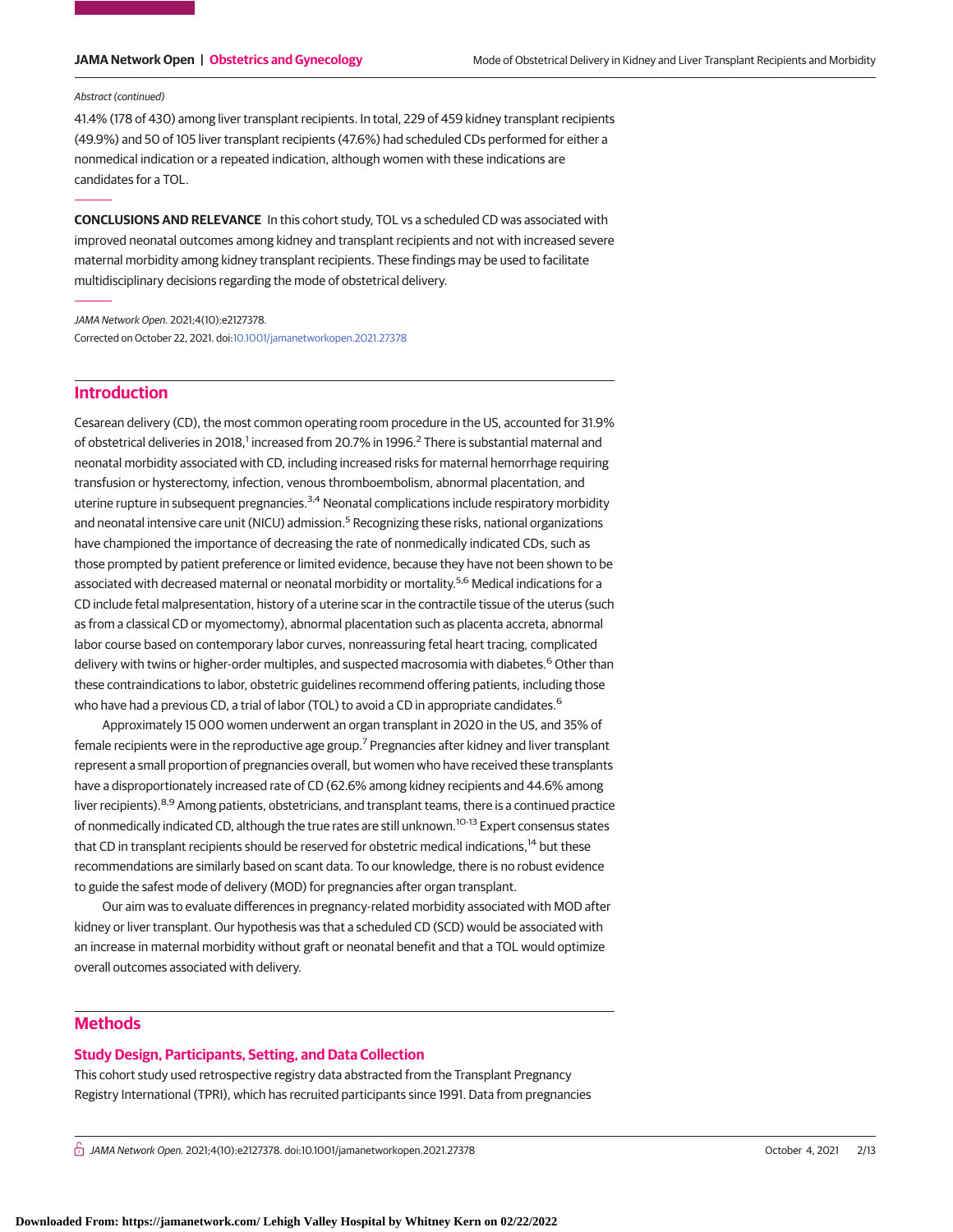delivered between 1968 and 2019 were analyzed from April 30, 2020, to April 16, 2021. The study followed the Strengthening the Reporting of Observational Studies in Epidemiology [\(STROBE\)](https://www.equator-network.org/reporting-guidelines/strobe/) reporting guideline. The TPRI and its associated studies have been approved by the Advarra institutional review board, and all participants provided either oral or written informed consent. To our knowledge, the TPRI is the longest running voluntary registry of pregnancies after transplant, and it enrolls participants from 289 diverse academic and community centers and hospitals, mainly in North America.

For the TPRI, trained research coordinators and physicians follow up participants within 1 month after delivery and then every 1 to 2 years. Pregnancy information is obtained through patient interviews and medical record review. Race and ethnicity are self-reported, with options defined by the TPRI investigators, and were included in this study based on the association of race and ethnicity with obstetric morbidity in a prior study.<sup>15</sup>

Eligible participants were recipients of a kidney or liver transplant who were aged 18 years or older at the time of a live birth at or later than 20 weeks' gestational age. Women with multiple gestations and fetal anomalies were included. Participants were excluded if the MOD was unknown or if they had an emergency prelabor CD during an antepartum admission to the hospital because these patients had no alternative MOD. If a participant had more than 1 pregnancy, each pregnancy was treated as a separate encounter. All participants were followed up until at least 2 years post partum to capture data on short-term graft loss.

### **Exposures and Outcomes**

Three cohorts were identified for statistical analysis: (1) SCD for any indication, (2) TOL resulting in CD (TOL-CD), and (3) TOL resulting in vaginal delivery (TOL-VD), including both spontaneous and operative vaginal deliveries such as those using a vacuum or forceps. Each pregnancy and delivery indication was reviewed by one of us (O.Y.) for accuracy.

The primary outcomes of this study were (1) severe maternal morbidity, defined as 1 or more of the 21 indicators identified by the Centers for Disease Control and Prevention (eg, eclampsia, sepsis, blood products transfusion, and hysterectomy) occurring intrapartum or within 6 weeks post partum,<sup>16</sup> and (2) neonatal composite morbidity, defined as 1 or more of the Maternal-Fetal Medicine Units adverse outcomes defined by the National Institute of Child Health and Human Development, National Institutes of Health, including intraventricular hemorrhage, hypoxic ischemic encephalopathy, seizure, sepsis, necrotizing enterocolitis, bronchopulmonary dysplasia, persistent pulmonary hypertension, respiratory distress syndrome, fracture, brachial plexus injury, cardiopulmonary resuscitation, or perinatal death.<sup>17,18</sup>

Secondary outcomes included the following maternal outcomes: postpartum hemorrhage; intra-amniotic infection, defined as uterine infection intrapartum or within 24 hours post partum; surgical site infection, defined as any perineal, uterine, or wound infection requiring antibiotics more than 24 hours after delivery; postpartum readmission to the hospital; and graft loss within 2 years of delivery. The following neonatal outcomes were also assessed: Apgar score less than 7 at 1 minute, Apgar score less than 7 at 5 minutes, NICU admission, and NICU length of stay.

# **Statistical Analysis**

The study population was stratified into recipients of a kidney or a liver transplant to understand morbidity by organ. We calculated the CD rates in 5-year epochs, shown as a graph spanning the study period (**Figure 1**). Owing to small numbers, the first epoch included 1968 to 1989. We also compared maternal and neonatal characteristics and outcomes by the 3 MODs with  $\chi^2$  and t tests (or Wilcoxon rank-sum tests as appropriate). We compared indications for MOD by organ.

Multivariate regression was conducted to calculate adjusted odds ratios (aORs) or adjusted β values and 95% CIs. The independent variable was the MOD; patients undergoing an SCD were used as the reference group. Covariates chosen a priori to include in the models were hypertension, pregestational diabetes, maternal age, body mass index (BMI; calculated as weight in kilograms

 $\bigcap$  JAMA Network Open. 2021;4(10):e2127378. doi:10.1001/jamanetworkopen.2021.27378 (Reprinted) October 4, 2021 3/13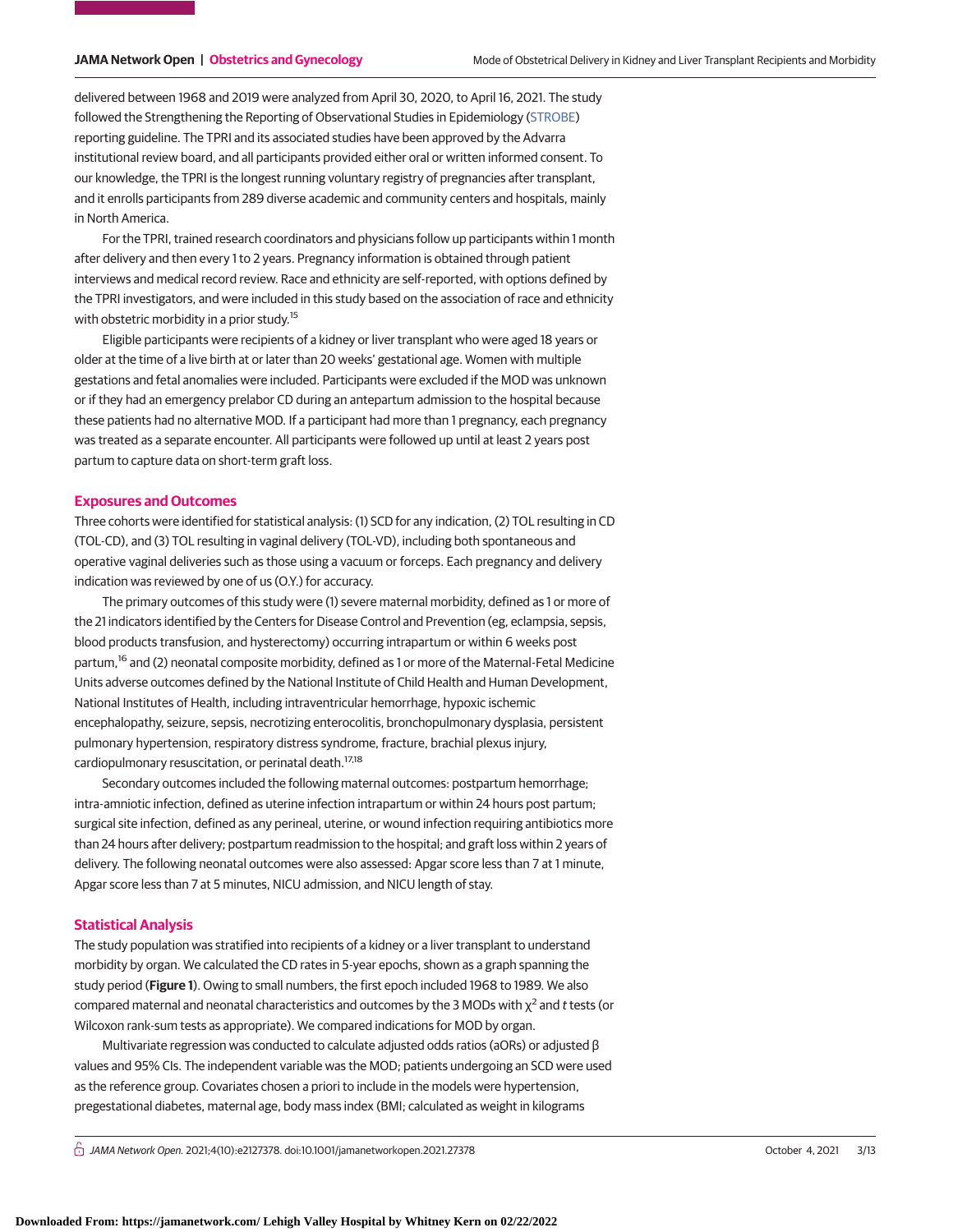divided by height in meters squared), race and ethnicity, multiple gestation, nulliparity, and in vitro fertilization.19-26 Models were also adjusted for a short transplant-to-conception interval (<2 years) given its association with neonatal mortality<sup>8</sup> and graft rejection<sup>27</sup> and for year of delivery after 2000. The transition at 2000 was hypothesized to be the most sensitive to historical trends for 2 reasons. The first was the decrease in use of TOL after a CD beginning in 1996 owing to concerns about uterine rupture.<sup>28</sup> This decrease led to increased rates of SCDs that have persisted. The second reason was key advents in transplant therapeutics, including tacrolimus in 1994<sup>29</sup> and the approval and recognition of teratogenicity for mycophenolate mofetil in pregnancy in 1995 and 2007, respectively. For neonatal outcomes, the models were further controlled for gestational age at delivery. Given that BMI was missing for 424 (29.5%) of the kidney recipients and 77 (17.9%) of the liver recipients, a sensitivity analysis was conducted on the final models. If the results were not different by more than 10%, the final models did not include BMI to preserve the full sample size for statistical analysis.

We analyzed the subset of women who had a TOL to compare characteristics associated with TOL-CD vs TOL-VD, and the resulting multivariable model was adjusted for factors associated with CD in the nontransplant population.<sup>30-32</sup> Because Bishop scores were not available, induction of labor was used as a proxy for an unfavorable cervix at the time of admission to the hospital. All tests were 2-sided with significance set at  $P <$  .05. All analyses were performed using SAS, version 9.4 (SAS Institute Inc).

# **Results**

This study included 1865 women, of whom 1435 were kidney transplant recipients and 430 were liver transplant recipients. The age range of the participants was 18 to 48 years. For all 3 MODs among recipients of either organ, there was a similar distribution of participants by year of delivery and race and ethnicity. The median BMI among the participants was in the normal range, and the median transplant-to-conception interval was more than 2 years. A total of 1536 participants (82.4%) received prenatal care, and 614 (32.9%) delivered at their transplant center (**Table 1**).

In the entire TPRI data set, there were 2816 total pregnancy outcomes among kidney and liver organ transplant recipients from 1968 to 2019. After exclusion of 727 patients with birth at a gestational age less than 20 weeks or a stillbirth, 2089 live births remained. We further excluded 110 live births with no known MOD and 53 emergency antepartum CDs. Our analytic cohort comprised 1865 pregnancies resulting in 1926 live births. Of these, 1435 pregnancies and 1486 live births were



All deliveries included both cesarean and vaginal deliveries. Owing to small numbers, the first epoch included 1968 to 1989.

 $\bigcap$  JAMA Network Open. 2021;4(10):e2127378. doi:10.1001/jamanetworkopen.2021.27378 (Reprinted) October 4, 2021 4/13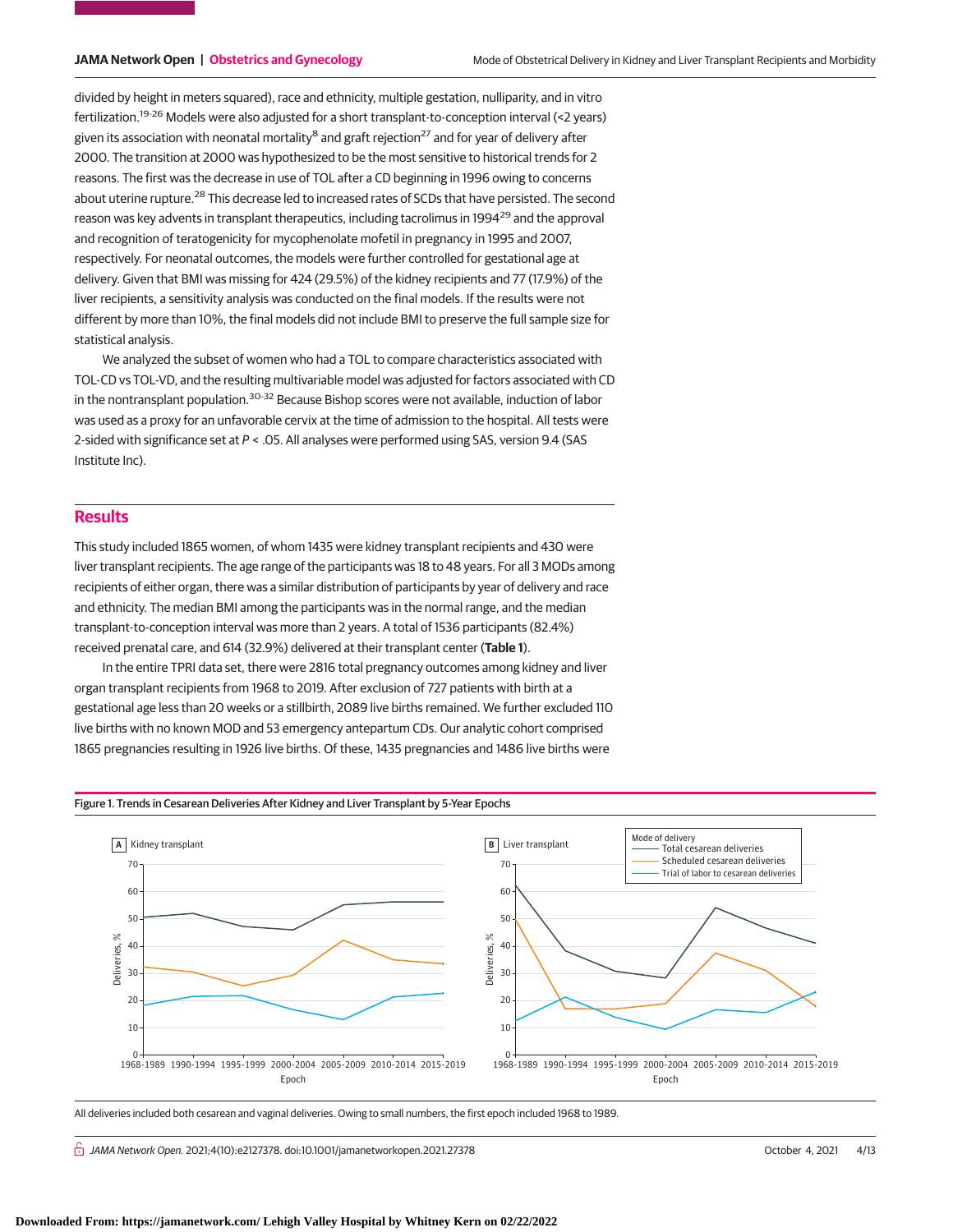among kidney recipients and 430 pregnancies and 440 live births were among liver recipients (**Figure 2**).

# **Maternal and Neonatal Characteristics According to MOD**

The rate of CD was 51.6% (741 of 1435) among kidney transplant recipients and 41.4% (178 of 430) among liver transplant recipients. Among the 1435 kidney transplant recipients, 459 (32.0%) underwent SCD and 976 (68.0%) underwent a TOL. Of these, 282 (28.9%) resulted in TOL-CD and 694 (71.1%) in TOL-VD. Among the 430 liver transplant recipients, 105 (24.4%) underwent SCD and

|                                                       | Table 1. Maternal and Neonatal Characteristics by Mode of Delivery Among Kidney and Liver Transplant Recipients <sup>a</sup> |                   |                   |                               |                  |                   |  |  |
|-------------------------------------------------------|------------------------------------------------------------------------------------------------------------------------------|-------------------|-------------------|-------------------------------|------------------|-------------------|--|--|
| Characteristic                                        | Kidney transplant                                                                                                            |                   |                   | Liver transplant              |                  |                   |  |  |
|                                                       | SCD                                                                                                                          | TOL-CD            | TOL-VD            | <b>SCD</b>                    | TOL-CD           | TOL-VD            |  |  |
| Maternal                                              |                                                                                                                              |                   |                   |                               |                  |                   |  |  |
| Mothers, No.                                          | 459                                                                                                                          | 282               | 694               | 105                           | 73               | 252               |  |  |
| Age, mean (SD), y                                     | $31.0(6.6)^b$                                                                                                                | 29.4(5.1)         | 30.1(5.0)         | 29.9(5.4)                     | 29.4(5.8)        | 28.8(5.2)         |  |  |
| BMI, median (IQR)                                     | $23.8(21.0-28.6)^b$                                                                                                          | 25.1 (21.6-30.7)  | 23.0 (20.4-26.6)  | $23.8(21.6-29.2)^{b}$         | 24.3 (22.0-28.4) | $22.5(20.3-26.4)$ |  |  |
| <b>Nulliparous</b>                                    | $224(48.8)^{b}$                                                                                                              | 195(69.1)         | 401 (57.8)        | $37(33.3)^b$                  | 55 (75.3)        | 122(19.0)         |  |  |
| Multiple gestations                                   | 33 $(7.2)^b$                                                                                                                 | 4(1.4)            | 16(2.3)           | $10(9.5)^{b}$                 | $\mathbf{0}$     | 4(1.6)            |  |  |
| In vitro fertilization                                | $19(4.1)^c$                                                                                                                  | 5(1.8)            | 11(1.6)           | $9(8.6)^c$                    | 1(1.4)           | 4(1.6)            |  |  |
| Year of delivery                                      |                                                                                                                              |                   |                   |                               |                  |                   |  |  |
| 1968-1999                                             | 217(47.3)                                                                                                                    | 152 (53.9)        | 370 (53.3)        | 23(21.9)                      | 20(27.4)         | 77(30.1)          |  |  |
| 2000-2019                                             | 242 (52.7)                                                                                                                   | 130(46.1)         | 324 (46.7)        | 82(78.1)                      | 53 (72.6)        | 175 (69.4)        |  |  |
| Race and ethnicity                                    |                                                                                                                              |                   |                   |                               |                  |                   |  |  |
| Asian or Asian Pacific Islander                       | 24(5.2)                                                                                                                      | 17(6.0)           | 48 (6.9)          | 5(4.8)                        | 4(5.5)           | 9(3.6)            |  |  |
| <b>Black</b>                                          | 28(6.1)                                                                                                                      | 20(7.1)           | 41(5.9)           | 6(5.7)                        | 11(15.1)         | 16(6.3)           |  |  |
| White                                                 | 324 (70.6)                                                                                                                   | 198 (70.2)        | 499 (71.9)        | 72(68.6)                      | 46 (63.0)        | 184 (73.0)        |  |  |
| Other <sup>d</sup>                                    | 48 (10.5)                                                                                                                    | 20(7.1)           | 54(7.8)           | 17(16.2)                      | 6(8.2)           | 33(13.1)          |  |  |
| Unknown                                               | 35(7.6)                                                                                                                      | 27(9.6)           | 52(7.5)           | 5(4.8)                        | 6(8.2)           | 10(4.0)           |  |  |
| Prenatal care                                         | 380 (82.8)                                                                                                                   | 234 (83.0)        | 578 (83.2)        | 90(85.7)                      | 54 (74.0)        | 200 (79.4)        |  |  |
| Transplant center delivery                            | 137 (29.8)                                                                                                                   | 107(37.9)         | 240 (34.6)        | 28(26.7)                      | 25(34.2)         | 77(30.6)          |  |  |
| Transplant-to-conception interval,<br>median (IQR), y | 4.9 $(2.5 - 8.2)^c$                                                                                                          | $3.9(2.1-6.6)$    | $4.4(2.3-7.6)$    | $7.4(3.6-15.3)$               | $6.4(2.1-12.5)$  | $6.2(3.0-11.7)$   |  |  |
| Chronic hypertension                                  | 121(26.4)                                                                                                                    | 72(25.5)          | 198 (28.5)        | 17(16.2)                      | 10(13.7)         | 26(10.3)          |  |  |
| Hypertensive disorder during<br>pregnancy             | 198 $(43.1)^b$                                                                                                               | 137 (48.6)        | 224(32.3)         | 30(28.6)                      | 24 (32.9)        | 62(24.6)          |  |  |
| <b>Diabetes</b>                                       |                                                                                                                              |                   |                   |                               |                  |                   |  |  |
| Gestational                                           | 26(5.7)                                                                                                                      | 11(3.9)           | 22(3.2)           | 9(8.6)                        | 3(4.1)           | 11(4.4)           |  |  |
| Pregestational                                        | $26(5.7)^{b}$                                                                                                                | 23(8.2)           | 13(1.9)           | 4(3.8)                        | 4(5.5)           | 5(2.0)            |  |  |
| Placental abruption                                   | $8(1.7)^c$                                                                                                                   | 7(2.5)            | 3(0.4)            | 3(2.9)                        | 2(2.7)           | 5(2.0)            |  |  |
| Neonatal                                              |                                                                                                                              |                   |                   |                               |                  |                   |  |  |
| Neonates, No.                                         | 494                                                                                                                          | 285               | 707               | 113                           | 73               | 254               |  |  |
| Sex                                                   |                                                                                                                              |                   |                   |                               |                  |                   |  |  |
| Female                                                | 219 (44.3)                                                                                                                   | 135 (47.4)        | 351 (49.6)        | 57(50.4)                      | 35 (47.9)        | 127(50.0)         |  |  |
| Male                                                  | 275(55.7)                                                                                                                    | 150(52.6)         | 356 (50.4)        | 56 (49.6)                     | 38(52.1)         | 125 (49.2)        |  |  |
| Gestational age, median (IQR), wk                     | 36 (33.0-37.9) <sup>b</sup>                                                                                                  | 37 (35.0-38.3)    | 37 (35.0-38.1)    | 37 $(34.5 - 38.0)^b$          | 38 (35.0-39.0)   | 38 (36.0-39.4)    |  |  |
| Birth weight, median (IQR), g                         | 2495 (1860-2977) <sup>b</sup>                                                                                                | 2750 (2084-3118)  | 2778 (2325-3141)  | 2736 (1973-3133) <sup>b</sup> | 2892 (2353-3260) | 2977 (2551-3345)  |  |  |
| Weight percentile, median (IQR) <sup>e</sup>          | 35.2 (12.8-62.3)                                                                                                             | $30.2(16.1-64.1)$ | $32.8(16.1-64.1)$ | 38.4 (16.1-60.9)              | 30.2 (10.9-62.2) | 39.3 (16.9-64.1)  |  |  |
| Congenital anomalies                                  | 20(4.1)                                                                                                                      | 14(4.9)           | 28(4.0)           | 20(4.1)                       | 14(4.9)          | 28(4.0)           |  |  |

Abbreviations: BMI, body mass index (calculated as weight in kilograms divided by height in meters squared); CD, cesarean delivery; SCD, scheduled CD; TOL, trial of labor; VD, vaginal delivery.

 $P \leq .01$ .  $P \leq .05$ .

a Data are presented as number (percentage) of mothers or neonates unless otherwise indicated. Variables with more than 5% of data missing included BMI (kidney, 424 [29.5%]; liver, 77 [17.9%]), prenatal care (kidney, 117 [8.2%]; liver, 39 [9.1%]), and delivery at a transplant center (kidney, 359 [25.0%]; liver, 34 [7.9%]).

d Other was an option provided by the Transplant Pregnancy Registry International investigators for self-reported race and ethnicity.

<sup>e</sup> Fenton percentile for preterm neonates and World Health Organization percentile for term neonates.

 $\bigcap$  JAMA Network Open. 2021;4(10):e2127378. doi:10.1001/jamanetworkopen.2021.27378 (Reprinted) October 4, 2021 5/13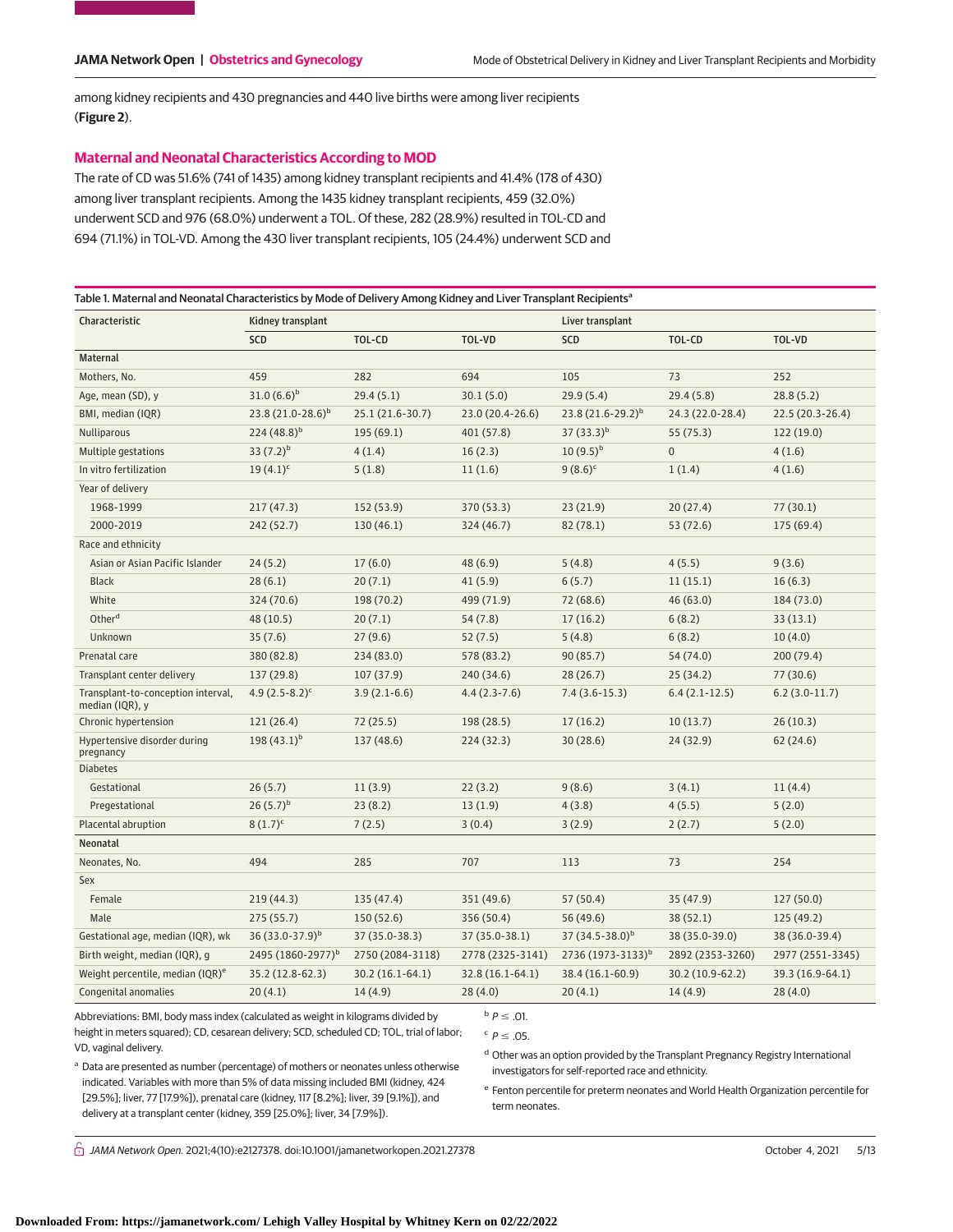325 (75.6%) underwent TOL, of which 73 (22.5%) resulted in TOL-CD and 252 (77.5%) in TOL-VD. Among kidney and liver recipients, those in the SCD group were more likely to have multiple gestations and a history of in vitro fertilization, and those in the TOL-CD group were more likely to have a higher BMI and nulliparity (Table 1). Among the kidney recipients, compared with those who underwent TOL-VD, those who underwent CD had higher rates of hypertensive disorders during pregnancy, pregestational diabetes, and placental abruption. Kidney recipients who underwent TOL-CD had the shortest transplant-to-conception interval (median, 3.9 years [IQR, 2.1-6.6 years]). There was no substantial difference in the numbers of women with other antepartum comorbidities, including prenatal infection, antepartum admission to the hospital, preterm labor, or anticoagulation, by MOD (eTable 1 in the [Supplement\)](https://jama.jamanetwork.com/article.aspx?doi=10.1001/jamanetworkopen.2021.27378&utm_campaign=articlePDF%26utm_medium=articlePDFlink%26utm_source=articlePDF%26utm_content=jamanetworkopen.2021.27378).

Neonates who were delivered by SCD were born at an earlier median gestational age, although still near term, and had lower median birth weights (Table 1). Congenital anomalies affected 125 neonates (6.4%) among all MODs, concordant with the reported rate of anomalies in pregnancies among women who have not received an organ transplant.<sup>33</sup>

### **Rates of CD During 5 Decades**

Rates of CD showed an increasing trend over time. The total rate of CD was 46.8% (118 of 252 patients) to 52.0% (128 of 246) before 2000, with rates of SCD of 25.0% (63 of 252) to 32.9% (79 of 241). Between 2005 and 2009, there was a peak reflecting a total rate of CD of 55.2% (85 of 154 patients) and a rate of SCD of 42.2% (65 of 154). In the most recent period, from 2015 to 2019, a CD rate of 56.2% (104 of 185 patients) and an SCD rate of 34.1% (63 of 185) reflected a sustained increase in CDs among kidney transplant recipients compared with the 1990s. There was greater variation in rates of CD among liver transplant recipients, with smaller numbers in each epoch. Liver transplant recipients similarly had a peak in the rate of SCD from 2005 to 2009, with a total rate of CD of 54.2% (39 of 72 patients) and a rate of SCD of 37.5% (27 of 72). There was a decrease in the rate

Figure 2. Kidney and Liver Transplant Recipients With a Live Birth Between 1968 and 2019 Who Were Enrolled in the Transplant Pregnancy Registry International



CD indicates cesarean delivery; GA, gestational age; SCD, scheduled CD; TOL, trial of labor; and VD, vaginal delivery.

 $\stackrel{\frown}{\Box}$  JAMA Network Open. 2021;4(10):e2127378. doi:10.1001/jamanetworkopen.2021.27378 (Reprinted) October 4, 2021 6/13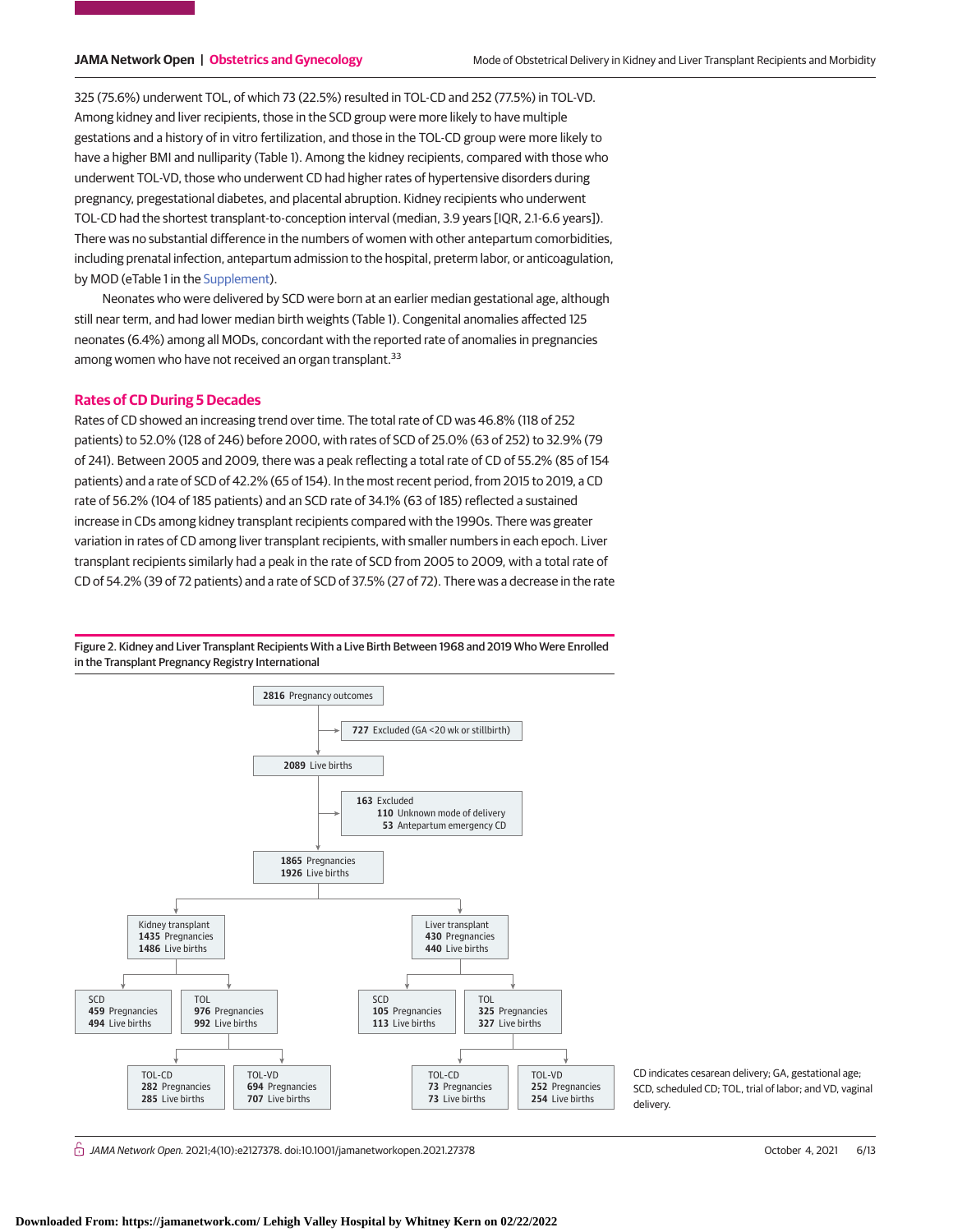of CD to 41.1% (39 of 95 patients) and in the rate of SCD to 17.9% (17 of 95) between 2015 and 2019 among liver transplant recipients. The rates of TOL-CD were 13.0% (20 of 154 patients) to 23.2% (43 of 185) among kidney transplant recipients and 9.4% (5 of 53) to 23.2% (22 of 95) among liver transplant recipients during all epochs (Figure 2).

## **Nonmedical Indications for SCD**

The most common indications for an SCD among 459 kidney transplant recipients and 105 liver transplant recipients were nonmedically indicated CD (kidney: 124 [27.0%]; liver: 21 [20.0%]) and repeated CD (kidney: 105 [22.9%]; liver: 29 [27.6%]), for a combined rate of 49.9% of kidney recipients and 47.6% of liver recipients who were candidates for a TOL (eTable 2 in the [Supplement\)](https://jama.jamanetwork.com/article.aspx?doi=10.1001/jamanetworkopen.2021.27378&utm_campaign=articlePDF%26utm_medium=articlePDFlink%26utm_source=articlePDF%26utm_content=jamanetworkopen.2021.27378). The most common indications for TOL-CD among 282 kidney transplant recipients and 73 liver transplant recipients were failure to progress in labor (kidney: 128 [45.4%]; liver: 31 [42.5%]) and nonreassuring fetal heart tracing (kidney: 99 [35.1%]; liver: 28 [38.4%]).

### **Maternal and Graft Morbidity by MOD**

Maternal outcomes of postpartum hemorrhage, intra-amniotic infection, and postpartum readmission to the hospital were rare for kidney and liver transplant recipients; each outcome had an incidence of less than 5% in all subgroups (eTable 3 in the [Supplement\)](https://jama.jamanetwork.com/article.aspx?doi=10.1001/jamanetworkopen.2021.27378&utm_campaign=articlePDF%26utm_medium=articlePDFlink%26utm_source=articlePDF%26utm_content=jamanetworkopen.2021.27378). Surgical site infection was more frequent among kidney and liver transplant recipients who underwent CD compared with VD (kidney: SCD, 6 of 459 [1.3%]; TOL-CD, 5 of 282 [1.8%]; TOL-VD, 2 of 694 [0.3%]; liver: SCD, 4 of 105 [3.8%]; TOL-CD, 3 of 73 [4.1%]; TOL-VD, 0 of 252), but these increases were not significant after adjustments in the multivariate model. Among kidney transplant recipients, the primary outcome of severe maternal morbidity occurred after SCD in 13 of 459 pregnancies (2.8%), after TOL-CD in 12 of 282 (4.3%), and after TOL-VD in 18 of 694 (2.6%). Among liver recipients, severe maternal morbidity occurred after SCD in 2 of 105 pregnancies (1.9%), after TOL-CD in 3 of 73 (4.1%), and after TOL-VD in 7 of 252 (2.8%). After adjusting for maternal demographic characteristics and factors associated with morbidity, TOL was not associated with severe maternal morbidity among kidney transplant recipients (TOL-CD: aOR, 1.80 [95% CI, 0.77-4.22]; TOL-VD: aOR, 1.22 [95% CI, 0.57-2.62]); for liver transplant recipients, the numbers were too small for multivariate modeling (**Table 2**). In the adjusted model, TOL was not associated with the other secondary maternal outcomes. Blood products transfusion and sepsis were the most common factors associated with severe maternal morbidity (eTable 4 in the [Supplement\)](https://jama.jamanetwork.com/article.aspx?doi=10.1001/jamanetworkopen.2021.27378&utm_campaign=articlePDF%26utm_medium=articlePDFlink%26utm_source=articlePDF%26utm_content=jamanetworkopen.2021.27378).

Graft loss within 2 years after delivery occurred among 29 of 459 kidney recipients who underwent SCD (6.3%), 18 of 282 who underwent TOL-CD (6.4%), and 33 of 694 who underwent TOL-VD (4.8%). Graft loss among liver transplant recipients occurred among 2 of 105 who underwent SCD (1.9%), 1 of 73 who underwent TOL-CD (1.4%), and 4 of 252 who underwent TOL-VD (1.6%) (eTable 3 in the [Supplement\)](https://jama.jamanetwork.com/article.aspx?doi=10.1001/jamanetworkopen.2021.27378&utm_campaign=articlePDF%26utm_medium=articlePDFlink%26utm_source=articlePDF%26utm_content=jamanetworkopen.2021.27378). There was no difference in short-term graft loss based on MOD in the adjusted model (Table 2). Surgical graft injury during a CD occurred in 5 of all 1865 pregnancies (0.3%), of which 2 (40.0%) occurred during SCD and 3 (60.0%) during TOL-CD.

## **Neonatal Morbidity by MOD**

For pregnancies after a kidney or liver transplant, NICU admission of the neonate was common, occurring in 385 (20.0%) of 1926 live births. The primary outcome of neonatal composite morbidity among neonates of kidney transplant recipients occurred for 103 of 494 in the SCD group (20.9%), 31 of 285 in the TOL-CD group (10.9%), and 53 of 707 in the TOL-VD group (7.5%). Among neonates of liver transplant recipients, neonatal composite morbidity occurred for 18 of 113 in the SCD group (15.9%), 7 of 73 in the TOL-CD group (9.6%), and 17 of 254 in the TOL-VD group (6.7%) (eTable 3 in the [Supplement\)](https://jama.jamanetwork.com/article.aspx?doi=10.1001/jamanetworkopen.2021.27378&utm_campaign=articlePDF%26utm_medium=articlePDFlink%26utm_source=articlePDF%26utm_content=jamanetworkopen.2021.27378). Neonatal morbidity was mainly attributable to respiratory distress syndrome, with each of the other indicators occurring in less than 3% of neonates by MOD (eTable 5 in the [Supplement\)](https://jama.jamanetwork.com/article.aspx?doi=10.1001/jamanetworkopen.2021.27378&utm_campaign=articlePDF%26utm_medium=articlePDFlink%26utm_source=articlePDF%26utm_content=jamanetworkopen.2021.27378). Among neonates of kidney transplant recipients, TOL-CD was associated with a higher risk of an Apgar score less than 7 at 1 minute (aOR, 2.51; 95% CI, 1.20-5.22) but not at 5 minutes

 $\bigcap$  JAMA Network Open. 2021;4(10):e2127378. doi:10.1001/jamanetworkopen.2021.27378 (Reprinted) October 4, 2021 7/13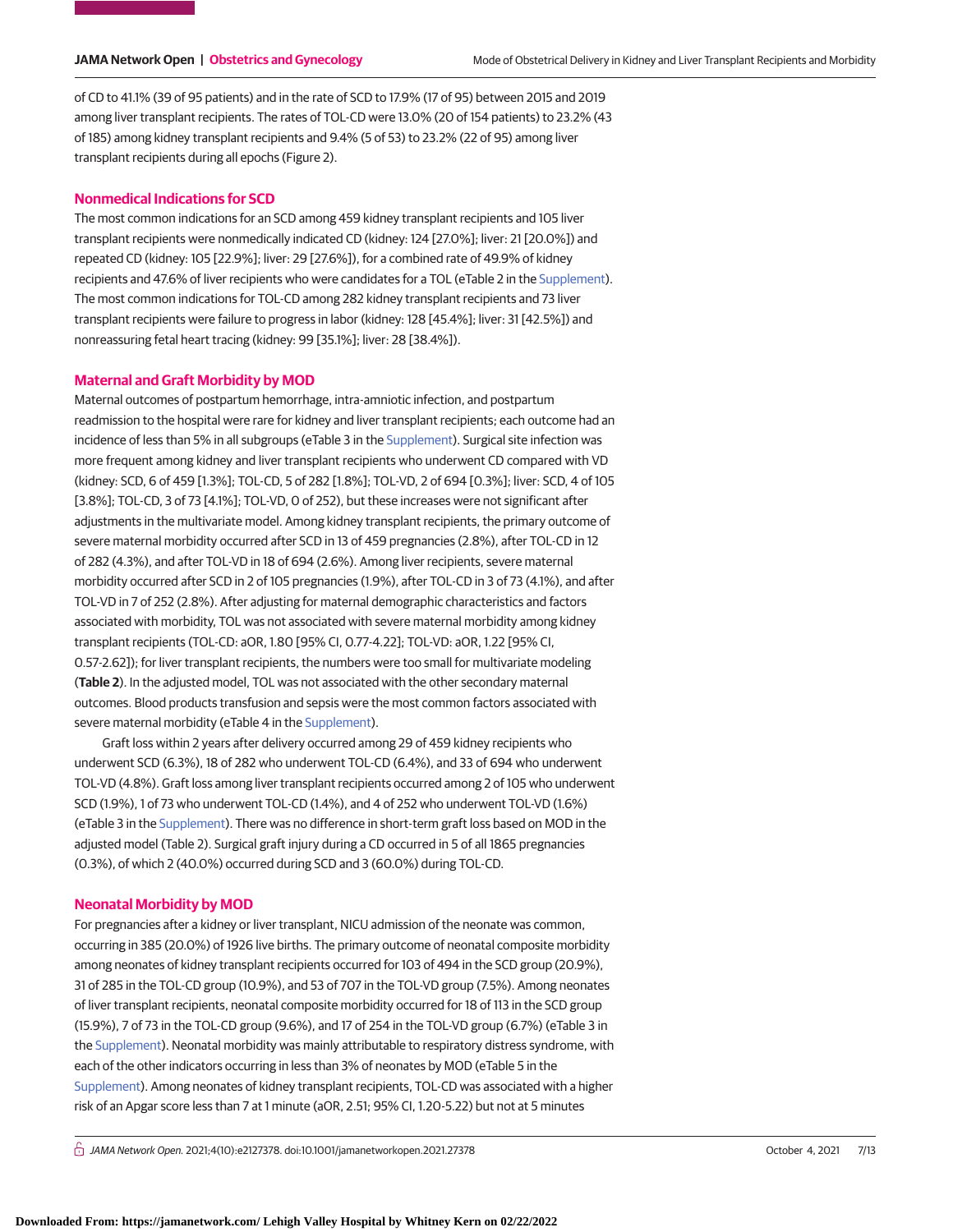compared with SCD. After adjusting for maternal risk factors and gestational age at delivery, TOL compared with SCD was associated with decreased odds of neonatal composite morbidity among kidney transplant recipients in the TOL-CD (aOR, 0.52; 95% CI, 0.32-0.82) and TOL-VD (aOR, 0.36; 95% CI, 0.24-0.53) groups. Among liver transplant recipients, TOL was associated with decreased neonatal morbidity for TOL-VD (aOR, 0.41; 95% CI, 0.19-0.87) but not for TOL-CD (aOR, 0.58; 95% CI, 0.21-1.61) (Table 2).

# **Factors Associated With TOL-CD**

Among kidney transplant recipients who had a TOL, factors associated with CD included placental abruption (aOR, 12.96; 95% CI, 2.85-59.07), pregestational diabetes (aOR, 5.44; 95% CI, 2.54-11.68), and induction of labor (aOR, 2.98; 95% CI, 2.04-4.37) (**Table 3**). Repeated kidney transplant (aOR, 1.79; 95% CI, 1.16-2.77) was a unique factor associated with CD. For liver transplant recipients, nulliparity (aOR, 3.45; 95% CI, 1.77-6.72), obesity (aOR, 3.83; 95% CI, 1.17-12.51), and Black race (aOR, 2.88; 95% CI, 1.06-7.85) were associated with TOL-CD.

Table 2. Multivariate Analyses of Obstetric and Graft Outcomes by Mode of Delivery Among Kidney and Liver Transplant Recipients<sup>a</sup>

|                                 | Kidney transplant       |                         |                            | Liver transplant          |                          |                          |                            |                             |
|---------------------------------|-------------------------|-------------------------|----------------------------|---------------------------|--------------------------|--------------------------|----------------------------|-----------------------------|
|                                 | OR (95% CI)             |                         | aOR (95% CI)               |                           | OR (95% CI)              |                          | aOR (95% CI)               |                             |
| Outcome                         | TOL-CD                  | <b>TOL-VD</b>           | TOL-CD                     | <b>TOL-VD</b>             | TOL-CD                   | TOL-VD                   | TOL-CD                     | TOL-VD                      |
| Maternal <sup>b</sup>           |                         |                         |                            |                           |                          |                          |                            |                             |
| Postpartum hemorrhage           | 1.40<br>$(0.47 - 4.22)$ | 1.72<br>$(0.71 - 4.15)$ | 1.41<br>$(0.46 - 4.31)^c$  | 1.73<br>$(0.71 - 4.23)^c$ | 2.93<br>$(0.26 - 32.92)$ | 4.30<br>$(0.54 - 34.00)$ | <b>NA</b>                  | <b>NA</b>                   |
| Intra-amniotic infection        | 1.63<br>$(0.33 - 8.15)$ | 0.66<br>$(0.13 - 3.28)$ | 1.81<br>$(0.34 - 9.79)^d$  | 0.81<br>$(0.15 - 4.34)^d$ | 0.72<br>$(0.06 - 8.04)$  | 0.41<br>$(0.06 - 2.96)$  | <b>NA</b>                  | <b>NA</b>                   |
| Surgical site infection         | 1.09<br>$(0.30 - 3.88)$ | 0.22<br>$(0.04 - 1.09)$ | 1.20<br>$(0.32 - 4.54)^c$  | 0.27<br>$(0.05 - 1.37)^c$ | 1.08<br>$(0.23 - 4.99)$  | N <sub>O</sub>           | <b>NA</b>                  | <b>NA</b>                   |
| Postpartum readmission          | 1.63<br>$(0.33 - 8.15)$ | 1.10<br>$(0.26 - 4.64)$ | 2.44<br>$(0.45 - 13.21)^e$ | 1.40<br>$(0.32 - 6.21)^e$ | <b>NO</b>                | 0.41<br>$(0.03 - 6.69)$  | <b>NA</b>                  | <b>NA</b>                   |
| Severe maternal morbidity       | 1.66<br>$(0.73 - 3.74)$ | 0.99<br>$(0.47 - 2.08)$ | 1.80<br>$(0.77 - 4.22)$    | 1.22<br>$(0.57 - 2.62)$   | 2.21<br>$(0.36 - 13.55)$ | 1.47<br>$(0.30 - 7.20)$  | <b>NA</b>                  | <b>NA</b>                   |
| Graft loss within 2 y           | 1.02<br>$(0.56 - 1.88)$ | 0.74<br>$(0.44 - 1.23)$ | 0.92<br>$(0.49 - 1.72)^f$  | 0.70<br>$(0.41 - 1.20)^f$ | 0.72<br>$(0.06 - 8.04)$  | 0.83<br>$(0.15 - 4.62)$  | 0.59<br>$(0.04 - 7.97)^f$  | 0.85<br>$(0.14 - 5.37)^f$   |
| Neonatal <sup>9</sup>           |                         |                         |                            |                           |                          |                          |                            |                             |
| Apgar score <7h                 |                         |                         |                            |                           |                          |                          |                            |                             |
| At 1 min                        | 1.53<br>$(0.82 - 2.85)$ | 1.09<br>$(0.62 - 1.89)$ | 2.51<br>$(1.20 - 5.22)$    | 1.88<br>$(0.97 - 3.67)$   | 1.03<br>$(0.25 - 4.30)$  | 0.34<br>$(0.10 - 1.16)$  | 2.49<br>$(0.32 - 19.46)^i$ | 0.89<br>$(0.14 - 5.57)^{i}$ |
| At 5 min                        | 1.43<br>$(0.53 - 3.84)$ | 0.36<br>$(0.11 - 1.12)$ | 1.79<br>$(0.57 - 5.66)$    | 0.27<br>$(0.06 - 1.15)$   | 0.73<br>$(0.11 - 4.69)$  | N <sub>O</sub>           | <b>NA</b>                  | <b>NA</b>                   |
| <b>NICU</b>                     |                         |                         |                            |                           |                          |                          |                            |                             |
| Hospital admission              | 0.68<br>$(0.48 - 0.96)$ | 0.44<br>$(0.33 - 0.59)$ | 1.45<br>$(0.94 - 2.24)$    | 0.85<br>$(0.59 - 1.22)$   | 0.74<br>$(0.37 - 1.45)$  | 0.41<br>$(0.24 - 0.71)$  | 1.00<br>$(0.41 - 2.45)$    | 0.65<br>$(0.33 - 1.31)$     |
| Length of stay, $\beta$ (SE)    | $-14.2$<br>$(5.3)^{j}$  | $-13.0$<br>$(4.5)^{j}$  | $-2.7$<br>(4.4)            | $-2.0$<br>(3.7)           | $-21.4$<br>(14.1)        | $-14.2$<br>(11.3)        | $-25.0$<br>(13.5)          | $-8.6$<br>(10.4)            |
| Neonatal composite<br>morbidity | 0.46<br>$(0.30 - 0.71)$ | 0.31<br>$(0.22 - 0.44)$ | 0.52<br>$(0.32 - 0.82)$    | 0.36<br>$(0.24 - 0.53)$   | 0.56<br>$(0.22 - 1.42)$  | 0.38<br>$(0.19 - 0.77)$  | 0.58<br>$(0.21 - 1.61)$    | 0.41<br>$(0.19 - 0.87)$     |

Abbreviations: aOR, adjusted odd ratio; BMI, body mass index (calculated as weight in kilograms divided by height in meters squared); CD, cesarean delivery; IVF, in vitro fertilization; NA, not applicable (numbers were too small for multivariate modeling); NO, outcome did not occur; NICU, neonatal intensive care unit; OR, odds ratio; TOL, trial of labor; VD, vaginal delivery.

- <sup>a</sup> The addition of BMI did not change the results by 10% or more; thus, it was omitted to preserve the full sample size.
- <sup>b</sup> For all 5 maternal outcomes, scheduled CD was the reference group and the models included year of delivery, maternal age at conception, race and ethnicity, parity, multiple gestation, IVF, hypertensive disease during pregnancy, pregestational diabetes, and transplant-to-conception interval.
- <sup>c</sup> The model did not include multiple gestation and pregestational diabetes owing to small numbers.
- <sup>d</sup> The model did not include IVF owing to small numbers.

 $\bigcap$  JAMA Network Open. 2021;4(10):e2127378. doi:10.1001/jamanetworkopen.2021.27378 (Reprinted) October 4, 2021 8/13

<sup>e</sup> The model did not include pregestational diabetes owing to small numbers.

- <sup>f</sup> The model also included prepregnancy hypertensive disease but did not include multiple gestation and IVF owing to small numbers.
- <sup>g</sup> For all 5 neonatal outcomes, scheduled CD was the reference group and the models included year of delivery, maternal age at conception, race and ethnicity, parity, multiple gestation, IVF, hypertensive disease during pregnancy, pregestational diabetes, transplant-to-conception interval, and gestational age.
- <sup>h</sup> Variables with more than 5% of the data missing included Apgar score at 1 minute (kidney, 1033 [69.5%]; liver, 361 [82.0%]) and Apgar score at 5 minutes (kidney, 1033 [69.5%]; liver, 363 [82.5%]).
- <sup>i</sup> The model did not include race and ethnicity, multiple gestation, IVF, and pregestational diabetes owing to small numbers.
- $j$   $P <$  .05, compared with scheduled CD.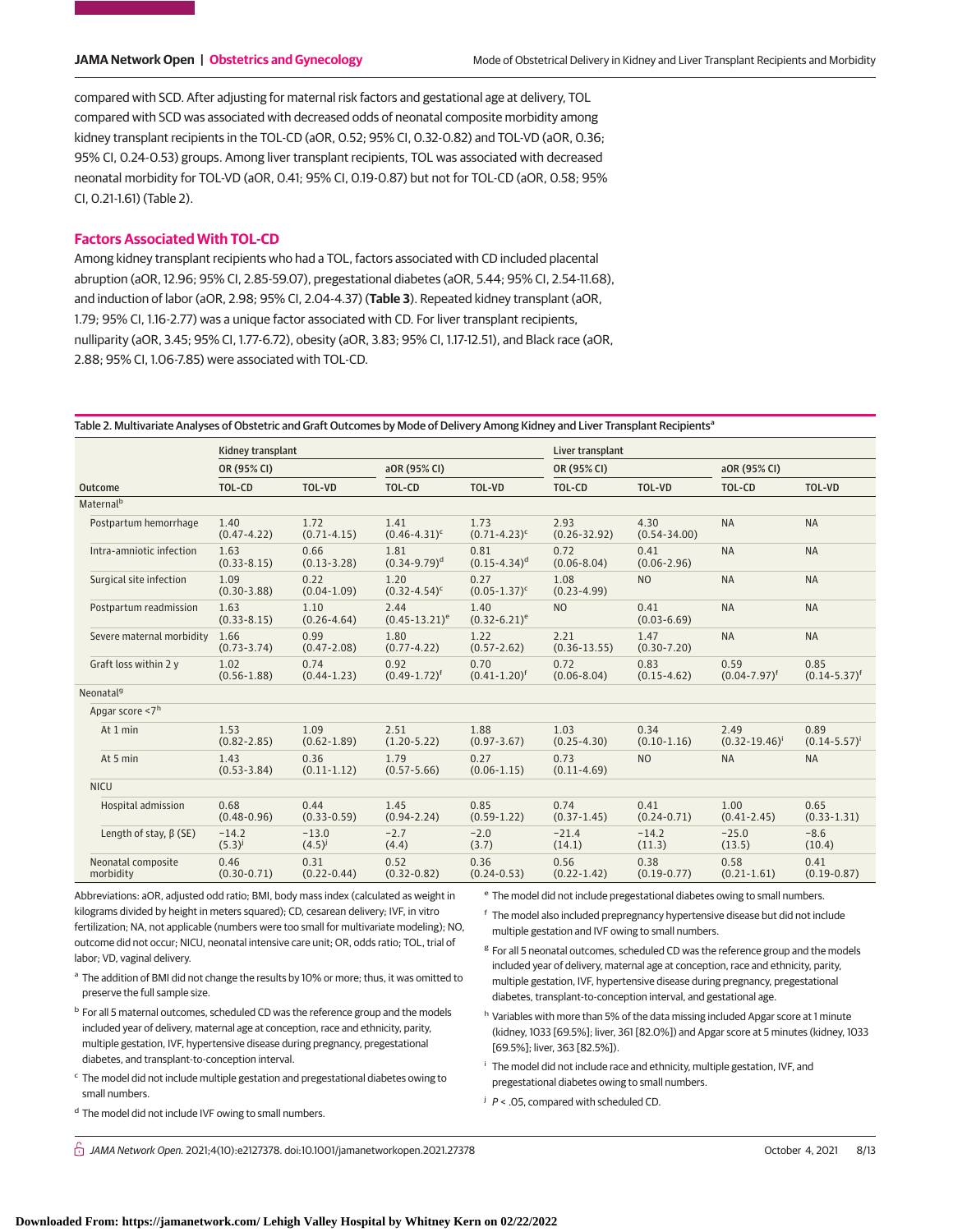## **Discussion**

The overall rate of CD in the population of patients who received an organ transplant was persistently high since the 1970s. Rates of SCD for nonmedical and repeated indications, which range from 7.3% to 67.4% in the literature,<sup>11,12,34,35</sup> contribute to the overall rate of CD. In the present study, which had a larger sample size than the previous studies, the rate of avoidable CDs was closer to the higher end of these estimates, representing 279 of all 564 scheduled CDs (49.5%).

Nonmedically indicated CDs in the TPRI were prompted by physician recommendation against a TOL, patient preference for CD, and hospital policies recommending CD after a prior organ transplant. Reasons given for these recommendations, as documented in the TPRI, were fears of worsening hypertensive disease or infection, graft injury either from labor or emergent CD, low optimism for a TOL, and concern about neonatal well-being after a stressful TOL.

In this study, we found no increased maternal morbidity associated with a TOL and, in particular, no increased risk of acute kidney failure, eclampsia, pulmonary edema, stroke, or cardiovascular complication from worsening hypertensive disease during labor. Prior studies<sup>36,37</sup> of pregnancies affected by severe preeclampsia similarly showed safety associated with an induction of labor. In this study, rates of intra-amniotic infection and sepsis were not increased in the TOL group. Trial of labor preceding CD may be associated with a decreased rate of surgical site infection compared with SCD in the context of immunosuppression. In this study, the increased rates of infection in univariate analysis but the lack of difference in the multivariate model was likely attributable to the inability to adjust for pregestational diabetes among kidney recipients and to the small number of liver transplant recipients. In addition, hemorrhage during a CD after a TOL can be caused by uterine atony after a prolonged labor course or uterine extensions from a thinned out, labored, lower uterine segment.<sup>38</sup> Despite these factors, TOL-CD was not associated with a greater hemorrhage or transfusion risk compared with SCD.

In terms of allograft injury, experts in transplantation have stated that the allograft location is unlikely to experience damage during labor.<sup>39</sup> The liver is in a distant location in the upper right quadrant of the abdomen, and the kidney is in the false pelvis at the retroperitoneal iliac fossa.<sup>40</sup> Surgical injury to the allograft in an emergent CD is rare<sup>41</sup> and occurred in only 0.27% of the entire study population. We found no difference in short-term graft loss based on MOD, consistent with existing literature<sup>8,42</sup> supporting healthy graft function after pregnancy in individuals with immunosuppression.

In this study, most TOL candidates (72.7%) delivered by TOL-VD. Selecting ideal candidates for a TOL may maximize success and should include a discussion regarding preexisting diabetes, prior organ transplant, and favorability of the cervix during labor. Placental abruption was associated with CD; therefore, patients with this complication in the course of their labor should be carefully treated with this in mind. Black race was associated with CD in liver transplant recipients, suggesting that

| Table 3. Factors Associated With Risk for TOL-CD Among Kidney and Liver Transplant Recipients |  |  |
|-----------------------------------------------------------------------------------------------|--|--|
|-----------------------------------------------------------------------------------------------|--|--|

|                         | TOL-CD, aOR (95% CI) <sup>a</sup> |                                |  |
|-------------------------|-----------------------------------|--------------------------------|--|
| Factor                  | Kidney transplant ( $n = 976$ )   | Liver transplant ( $n = 325$ ) |  |
| Placental abruption     | 12.96 (2.85-59.07)                | $2.29(0.31-16.97)$             |  |
| Pregestational diabetes | $5.44(2.54-11.68)$                | $2.39(0.47 - 12.06)$           |  |
| Induction of labor      | $2.98(2.04-4.37)$                 | $1.92(0.94-3.92)$              |  |
| Black race              | $1.49(0.79-2.79)$                 | $2.88(1.06 - 7.85)$            |  |
| Obesity                 | $2.57(1.51-4.34)$                 | $3.83(1.17-12.51)$             |  |
| Gestational diabetes    | $1.95(1.10-3.48)$                 | $1.36(0.32 - 5.83)$            |  |
| Aspirin use             | $1.93(1.12-3.34)$                 | $0.82(0.26 - 2.61)$            |  |
| Hypertensive disorder   | $1.91(1.28-2.85)$                 | $1.34(0.64 - 2.82)$            |  |
| Repeated transplant     | $1.79(1.16-2.77)$                 | $2.63(0.93 - 7.41)$            |  |
| Nulliparity             | $1.68(1.20-2.35)$                 | $3.45(1.77-6.72)$              |  |
| Ageb                    | $0.96(0.93-0.99)$                 | $1.04(0.98-1.10)$              |  |

 $\stackrel{\frown}{\Box}$  JAMA Network Open. 2021;4(10):e2127378. doi:10.1001/jamanetworkopen.2021.27378 (Reprinted) October 4, 2021 9/13

Abbreviations: aOR, adjusted odds ratio; TOL-CD, cesarean delivery after trial of labor.

<sup>a</sup> The model was adjusted for race and ethnicity, location, year of delivery, multiple gestation, chronic hypertension, preterm labor, fetal malformations, in vitro fertilization, transplant-to-conception interval, anticoagulation, gestational age, and birth weight percentile.

**b** Each additional year.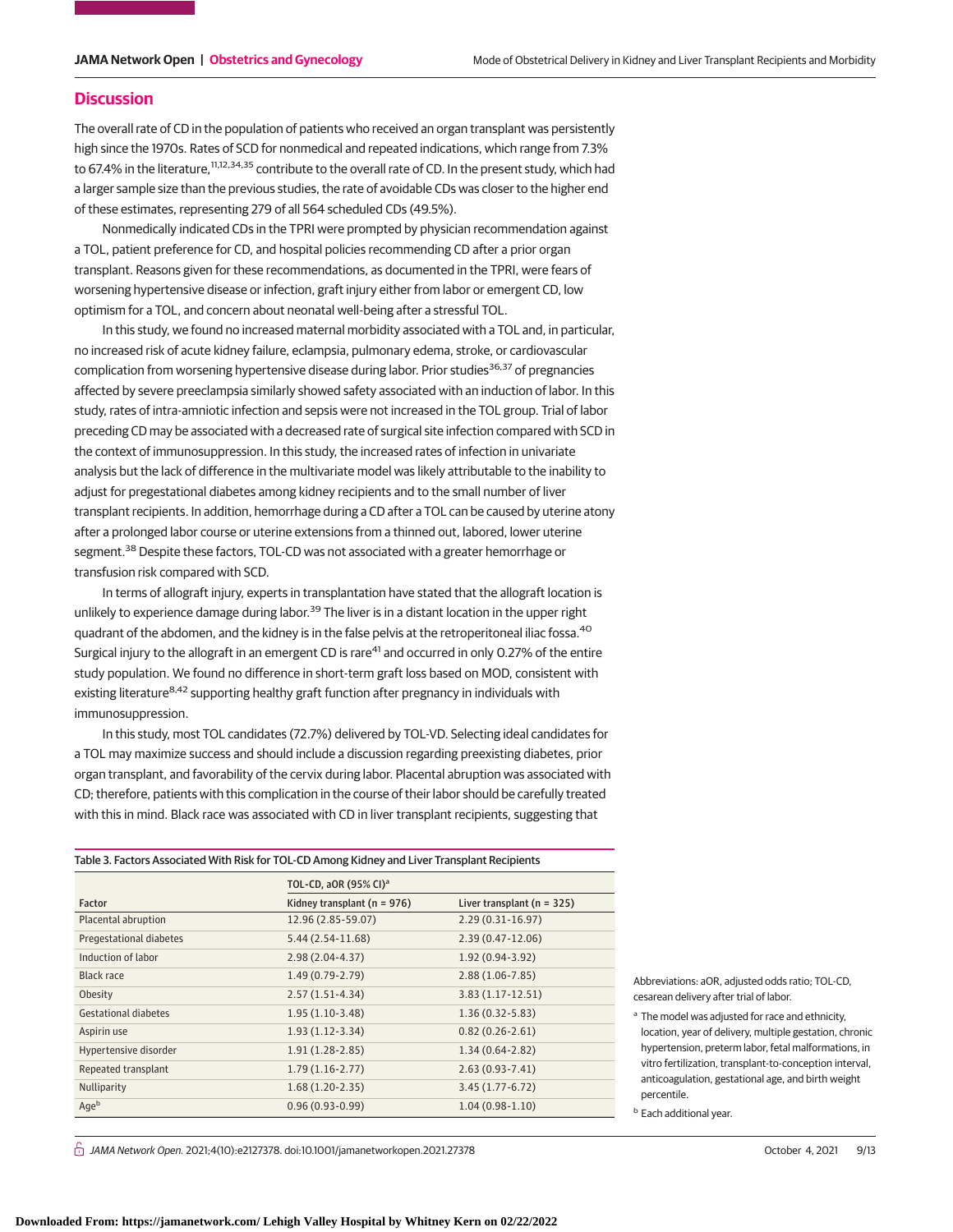racism and hospital setting may contribute to the likelihood of CD during a TOL, but these results should be interpreted with caution given the low number of liver transplant recipients.

Consistent with the findings in prior obstetric literature,<sup>5</sup> in this study, a TOL was associated with reduced neonatal morbidity, particularly decreased respiratory distress and need for mechanical ventilation. One prior study<sup>11</sup> did not find improved neonatal outcomes associated with TOL after liver transplant, but the study was limited by a sample size of 21 deliveries (15 CDs and 6 VDs).

A TOL in kidney and liver transplant recipients has historically been seen as a higher risk delivery option within the TPRI, leading practitioners to opt for a scheduled CD. This study's results challenged this approach, suggesting that a TOL regardless of delivery outcome is not associated with higher maternal or graft morbidity and is associated with decreased neonatal morbidity. Cesarean delivery trends in the general population suggest that inertia may occur once a practice pattern has been established. To decrease the rate of CD after organ transplant, there may need to be changes at multiple levels, including obstetric and transplant team support, delivery unit and hospital policy improvements, and national and international support. Establishing preconception and prenatal care at a patient's transplant center may facilitate better interdisciplinary communication and management during a TOL.

### **Strengths and Limitations**

This study has strengths. These include the robust sample size from 5 decades; close and consistent follow-up; varying practice sites; and joint collaboration, data interpretation, and data analysis by transplantation and obstetric physicians and coordinators.

This study also has limitations. Outcomes were patient reported, with differing availability of medical records to corroborate phone interviews. Findings associated with the secondary outcomes were most subject to bias given the milder nature of the conditions. Postpartum hemorrhage and intra-amniotic infection were likely underreported because rates higher than 1% to 4% would be expected in this cohort at high risk of unfavorable outcomes.<sup>43-45</sup> Apgar scores were limited by missing data. The outcomes of severe maternal morbidity, neonatal composite morbidity, and graft loss at 2 years post partum were expected to be less affected by recall bias owing to the severity of these events. There may have been confounders that affected MOD allocation that were not accounted for in our adjusted model. We could not adjust for placental abruption given the rarity of this event. We did not have data regarding prior CDs, which limited our ability to control for morbidity associated with repeated CDs. The findings of this study are most generalizable to pregnancies in North America and among White women.

# **Conclusions**

In this cohort study, TOL vs an SCD was associated with improved neonatal outcomes among kidney and liver transplant recipients and not with increased severe maternal morbidity among kidney transplant recipients. This study's data on MODs after organ transplant during 5 decades should be critically examined within individual practice contexts and clinical actions fine tuned to ensure the best outcomes for the mother, the neonate, and the allograft.

### **ARTICLE INFORMATION**

**Accepted for Publication:** July 22, 2021.

**Published:** October 4, 2021. doi[:10.1001/jamanetworkopen.2021.27378](https://jama.jamanetwork.com/article.aspx?doi=10.1001/jamanetworkopen.2021.27378&utm_campaign=articlePDF%26utm_medium=articlePDFlink%26utm_source=articlePDF%26utm_content=jamanetworkopen.2021.27378)

**Correction:** This article was corrected on October 22, 2021, to fix a typo in the byline.

**Open Access:** This is an open access article distributed under the terms of the [CC-BY License.](https://jamanetwork.com/pages/cc-by-license-permissions/?utm_campaign=articlePDF%26utm_medium=articlePDFlink%26utm_source=articlePDF%26utm_content=jamanetworkopen.2021.27378) © 2021 Yin O et al. JAMA Network Open.

 $\bigcap$  JAMA Network Open. 2021;4(10):e2127378. doi:10.1001/jamanetworkopen.2021.27378 (Reprinted) October 4, 2021 10/13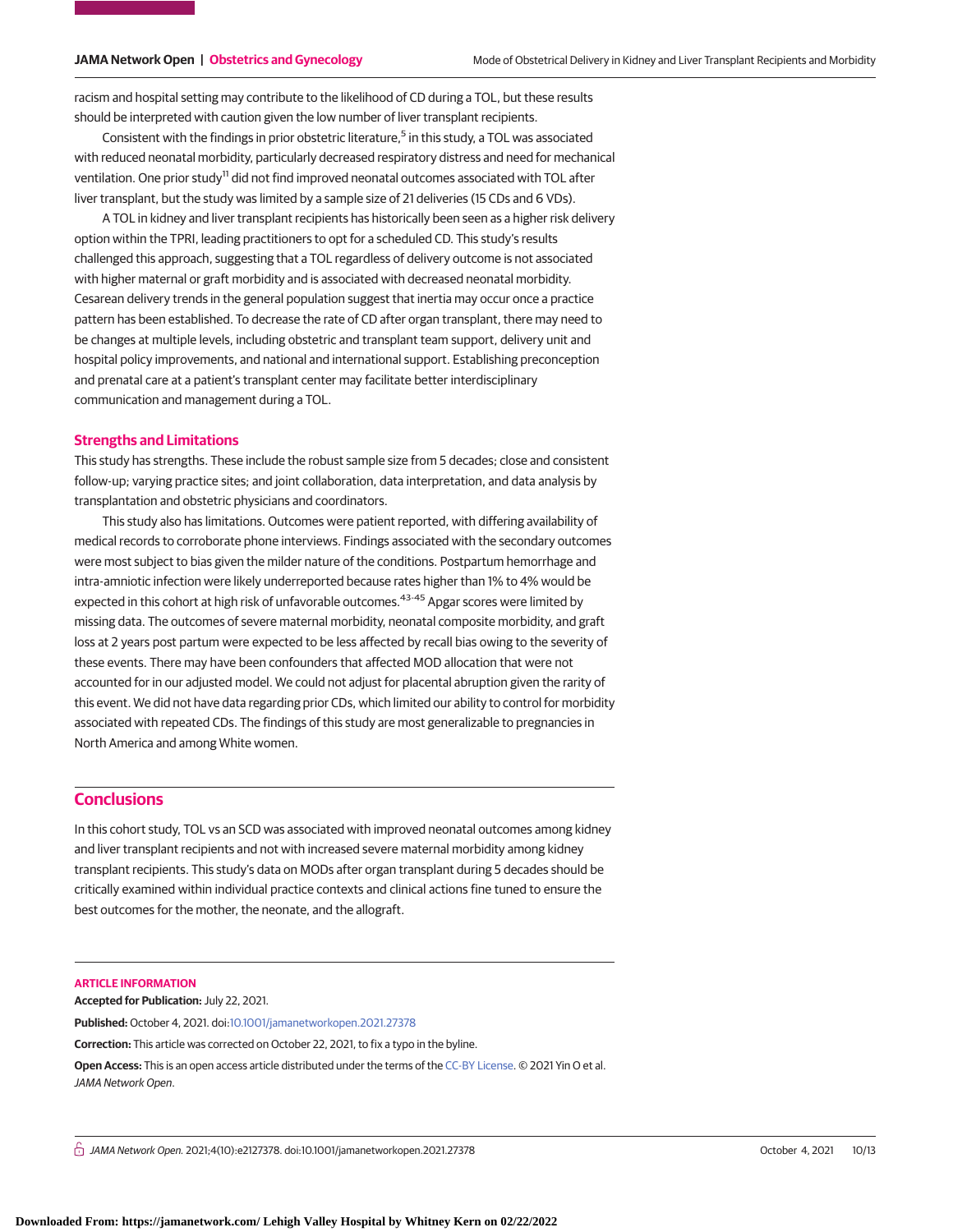**Corresponding Author:** Yalda Afshar, MD, PhD, Division of Maternal Fetal Medicine, Department of Obstetrics and Gynecology, David Geffen School of Medicine, University of California, Los Angeles, 200 Medical Plaza, Ste 430, Los Angeles, CA 90095 [\(yafshar@mednet.ucla.edu\)](mailto:yafshar@mednet.ucla.edu).

**Author Affiliations:** Division of Maternal Fetal Medicine, Department of Obstetrics and Gynecology, David Geffen School of Medicine, University of California, Los Angeles (Yin, Kallapur, Afshar); Transplant Pregnancy Registry International, Gift of Life Institute, Philadelphia, Pennsylvania (Coscia, Constantinescu, Moritz); Department of Urology, David Geffen School of Medicine, University of California, Los Angeles (Kwan, Tandel); Section of Nephrology, Department of Medicine, Lewis Katz School of Medicine, Temple University, Philadelphia, Pennsylvania (Constantinescu); Department of Surgery, Lehigh Valley Health Network, Allentown, Pennsylvania (Moritz); Department of Surgery, Morsani College of Medicine, Tampa, Florida (Moritz).

**Author Contributions:** Dr Yin and Ms Coscia had full access to all of the data in the study and take responsibility for the integrity of the data and the accuracy of the data analysis.

Concept and design: Yin, Afshar.

Acquisition, analysis, or interpretation of data: All authors.

Drafting of the manuscript: Yin, Kallapur, Afshar.

Critical revision of the manuscript for important intellectual content: All authors.

Statistical analysis: Kwan, Tandel, Afshar.

Administrative, technical, or material support: Coscia, Constantinescu, Afshar.

Supervision: Yin, Constantinescu, Moritz, Afshar.

**Conflict of Interest Disclosures:** Ms Coscia reported receiving grants from Veloxis Pharmaceuticals during the conduct of the study. No other disclosures were reported.

**Funding/Support:** The Transplant Pregnancy Registry International was supported in part by an educational grant from Veloxis Pharmaceuticals for the collection, management, analysis, and interpretation of the data. Dr Afshar was supported through grant K12 HD000849, awarded to the Reproductive Scientist Development Program by the Eunice Kennedy Shriver National Institute of Child Health and Human Development.

**Role of the Funder/Sponsor:** The funders had no role in the design and conduct of the study; collection, management, analysis, and interpretation of the data; preparation, review, or approval of the manuscript; and decision to submit the manuscript for publication.

### **REFERENCES**

**1**. Martin JA, Hamilton BE, Osterman MJK, Driscoll AK. Births: final data for 2018. [Natl Vital Stat Rep](https://www.ncbi.nlm.nih.gov/pubmed/32501202). 2019;68 [\(13\):1-47.](https://www.ncbi.nlm.nih.gov/pubmed/32501202)

**2**. National Partnership for Women & Families. Cesarean birth trends in the United States, 1989-2015. Accessed July 13, 2021. [https://www.nationalpartnership.org/our-work/resources/health-care/maternity/cesarean-section](https://www.nationalpartnership.org/our-work/resources/health-care/maternity/cesarean-section-trends-1989-2014.pdf)[trends-1989-2014.pdf](https://www.nationalpartnership.org/our-work/resources/health-care/maternity/cesarean-section-trends-1989-2014.pdf)

**3**. Liu S, Liston RM, Joseph KS, Heaman M, Sauve R, Kramer MS; Maternal Health Study Group of the Canadian Perinatal Surveillance System. Maternal mortality and severe morbidity associated with low-risk planned cesarean delivery versus planned vaginal delivery at term. CMAJ. 2007;176(4):455-460. doi[:10.1503/cmaj.060870](https://dx.doi.org/10.1503/cmaj.060870)

**4**. Silver RM, Landon MB, Rouse DJ, et al; National Institute of Child Health and Human Development Maternal-Fetal Medicine Units Network. Maternal morbidity associated with multiple repeat cesarean deliveries. Obstet Gynecol. 2006;107(6):1226-1232. doi[:10.1097/01.AOG.0000219750.79480.84](https://dx.doi.org/10.1097/01.AOG.0000219750.79480.84)

**5**. Gregory KD, Jackson S, Korst L, Fridman M. Cesarean versus vaginal delivery: whose risks? whose benefits? Am J Perinatol. 2012;29(1):7-18. doi[:10.1055/s-0031-1285829](https://dx.doi.org/10.1055/s-0031-1285829)

**6**. American College of Obstetricians and Gynecologists. Obstetric Care Consensus No. 1: safe prevention of the primary cesarean delivery. Obstet Gynecol. 2014;123(3):693-711. doi[:10.1097/01.AOG.0000444441.04111.1d](https://dx.doi.org/10.1097/01.AOG.0000444441.04111.1d)

**7**. US Department of Health & Human Services. Organ procurement and transplantation network. Accessed February 2, 2021. <https://optn.transplant.hrsa.gov/>

**8**. Shah S, Venkatesan RL, Gupta A, et al. Pregnancy outcomes in women with kidney transplant: metaanalysis and systematic review. BMC Nephrol. 2019;20(1):24. doi[:10.1186/s12882-019-1213-5](https://dx.doi.org/10.1186/s12882-019-1213-5)

**9**. Deshpande NA, James NT, Kucirka LM, et al. Pregnancy outcomes of liver transplant recipients: a systematic review and meta-analysis. Liver Transpl. 2012;18(6):621-629. doi[:10.1002/lt.23416](https://dx.doi.org/10.1002/lt.23416)

**10**. Sibanda N, Briggs JD, Davison JM, Johnson RJ, Rudge CJ. Pregnancy after organ transplantation: a report from the UK Transplant Pregnancy Registry. Transplantation. 2007;83(10):1301-1307. doi[:10.1097/01.tp.0000263357.](https://dx.doi.org/10.1097/01.tp.0000263357.44975.d0) [44975.d0](https://dx.doi.org/10.1097/01.tp.0000263357.44975.d0)

 $\bigcap$  JAMA Network Open. 2021;4(10):e2127378. doi:10.1001/jamanetworkopen.2021.27378 (Reprinted) October 4, 2021 11/13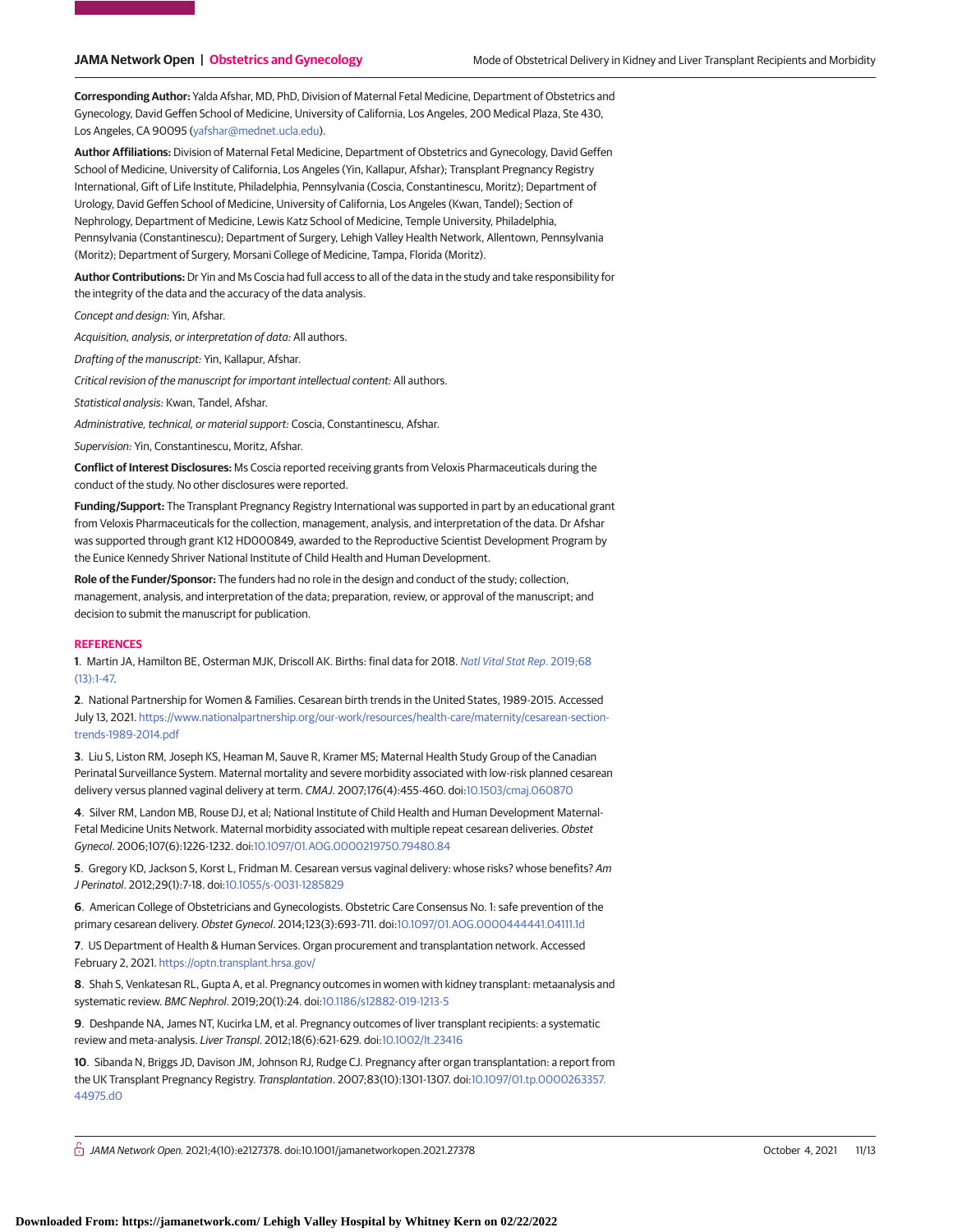**11**. Jabiry-Zieniewicz Z, Bobrowska K, Pietrzak B, et al. Mode of delivery in women after liver transplantation. Transplant Proc. 2007;39(9):2796-2799. doi[:10.1016/j.transproceed.2007.09.011](https://dx.doi.org/10.1016/j.transproceed.2007.09.011)

**12**. Wielgos M, Szpotanska-Sikorska M, Mazanowska N, et al. Pregnancy risk in female kidney and liver recipients: a retrospective comparative study.J Matern Fetal Neonatal Med. 2012;25(7):1090-1095. doi[:10.3109/14767058.](https://dx.doi.org/10.3109/14767058.2011.622010) [2011.622010](https://dx.doi.org/10.3109/14767058.2011.622010)

**13**. Bramham K, Nelson-Piercy C, Gao H, et al. Pregnancy in renal transplant recipients: a UK national cohort study. Clin J Am Soc Nephrol. 2013;8(2):290-298. doi[:10.2215/CJN.06170612](https://dx.doi.org/10.2215/CJN.06170612)

**14**. McKay DB, Josephson MA, Armenti VT, et al; Women's Health Committee of the American Society of Transplantation. Reproduction and transplantation: report on the AST Consensus Conference on Reproductive Issues and Transplantation. Am J Transplant. 2005;5(7):1592-1599. doi[:10.1111/j.1600-6143.2005.00969.x](https://dx.doi.org/10.1111/j.1600-6143.2005.00969.x)

**15**. Wang E, Glazer KB, Howell EA, Janevic TM. Social determinants of pregnancy-related mortality and morbidity in the United States. Obstet Gynecol. 2020;135(4):896-915. doi[:10.1097/AOG.0000000000003762](https://dx.doi.org/10.1097/AOG.0000000000003762)

**16**. Centers for Disease Control and Prevention. How does CDC identify severe maternal morbidity? Accessed July 13, 2021. <https://www.cdc.gov/reproductivehealth/maternalinfanthealth/smm/severe-morbidity-ICD.htm>

**17**. Chauhan SP, Rice MM, Grobman WA, et al; Eunice Kennedy Shriver National Institute of Child Health and Human Development (NICHD) Maternal-Fetal Medicine Units (MFMU) Network. Neonatal and maternal composite adverse outcomes among low-risk nulliparous women compared with multiparous women at 39-41 weeks of gestation. Obstet Gynecol. 2020;136(3):450-457. doi[:10.1097/AOG.0000000000003951](https://dx.doi.org/10.1097/AOG.0000000000003951)

**18**. Manuck TA, Rice MM, Bailit JL, et al; Eunice Kennedy Shriver National Institute of Child Health and Human Development Maternal-Fetal Medicine Units Network. Preterm neonatal morbidity and mortality by gestational age: a contemporary cohort. Am J Obstet Gynecol. 2016;215(1):103.e1-103.e14. doi[:10.1016/j.ajog.2016.01.004](https://dx.doi.org/10.1016/j.ajog.2016.01.004)

**19**. Lean SC, Derricott H, Jones RL, Heazell AEP. Advanced maternal age and adverse pregnancy outcomes: a systematic review and meta-analysis. PLoS One. 2017;12(10):e0186287. doi[:10.1371/journal.pone.0186287](https://dx.doi.org/10.1371/journal.pone.0186287)

**20**. Lisonkova S, Muraca GM, Potts J, et al. Association between prepregnancy body mass index and severe maternal morbidity.JAMA. 2017;318(18):1777-1786. doi[:10.1001/jama.2017.16191](https://jama.jamanetwork.com/article.aspx?doi=10.1001/jama.2017.16191&utm_campaign=articlePDF%26utm_medium=articlePDFlink%26utm_source=articlePDF%26utm_content=jamanetworkopen.2021.27378)

**21**. Bramham K, Parnell B, Nelson-Piercy C, Seed PT, Poston L, Chappell LC. Chronic hypertension and pregnancy outcomes: systematic review and meta-analysis. BMJ. 2014;348:g2301. doi[:10.1136/bmj.g2301](https://dx.doi.org/10.1136/bmj.g2301)

**22**. Shevell T, Malone FD, Vidaver J, et al. Assisted reproductive technology and pregnancy outcome. Obstet Gynecol. 2006;107(4):953-954. doi[:10.1097/01.AOG.0000209385.49302.18](https://dx.doi.org/10.1097/01.AOG.0000209385.49302.18)

**23**. Conde-Agudelo A, Belizán JM, Lindmark G. Maternal morbidity and mortality associated with multiple gestations. Obstet Gynecol[. 2000;95\(6, pt 1\):899-](https://www.ncbi.nlm.nih.gov/pubmed/10831988)904.

**24**. Bai J, Wong FWS, Bauman A, Mohsin M. Parity and pregnancy outcomes. Am J Obstet Gynecol. 2002;186(2): 274-278. doi[:10.1067/mob.2002.119639](https://dx.doi.org/10.1067/mob.2002.119639)

**25**. Dominguez TP, Dunkel-Schetter C, Glynn LM, Hobel C, Sandman CA. Racial differences in birth outcomes: the role of general, pregnancy, and racism stress. Health Psychol. 2008;27(2):194-203. doi[:10.1037/0278-6133.](https://dx.doi.org/10.1037/0278-6133.27.2.194) [27.2.194](https://dx.doi.org/10.1037/0278-6133.27.2.194)

**26**. Sibai BM, Caritis S, Hauth J, et al; National Institute of Child Health and Human Development Network of Maternal-Fetal Medicine Units. Risks of preeclampsia and adverse neonatal outcomes among women with pregestational diabetes mellitus. Am J Obstet Gynecol. 2000;182(2):364-369. doi[:10.1016/S0002-9378\(00\)](https://dx.doi.org/10.1016/S0002-9378(00)70225-0) [70225-0](https://dx.doi.org/10.1016/S0002-9378(00)70225-0)

**27**. McKay DB, Josephson MA. Pregnancy in recipients of solid organs—effects on mother and child. N Engl J Med. 2006;354(12):1281-1293. doi[:10.1056/NEJMra050431](https://dx.doi.org/10.1056/NEJMra050431)

**28**. McMahon MJ, Luther ER, Bowes WA Jr, Olshan AF. Comparison of a trial of labor with an elective second cesarean section. N Engl J Med. 1996;335(10):689-695. doi[:10.1056/NEJM199609053351001](https://dx.doi.org/10.1056/NEJM199609053351001)

**29**. Webster AC, Woodroffe RC, Taylor RS, Chapman JR, Craig JC. Tacrolimus versus ciclosporin as primary immunosuppression for kidney transplant recipients: meta-analysis and meta-regression of randomised trial data. BMJ. 2005;331(7520):810-814. doi[:10.1136/bmj.38569.471007.AE](https://dx.doi.org/10.1136/bmj.38569.471007.AE)

**30**. Silver RM, Rice MM, Grobman WA, et al; Eunice Kennedy Shriver National Institute of Child Health and Human Development (NICHD) Maternal-Fetal Medicine Units (MFMU) Network. Customized probability of vaginal delivery with induction of labor and expectant management in nulliparous women at 39 weeks of gestation. Obstet Gynecol. 2020;136(4):698-705. doi[:10.1097/AOG.0000000000004046](https://dx.doi.org/10.1097/AOG.0000000000004046)

**31**. Kawakita T, Reddy UM, Huang JC, Auguste TC, Bauer D, Overcash RT. Externally validated prediction model of vaginal delivery after preterm induction with unfavorable cervix. Obstet Gynecol. 2020;136(4):716-724. doi[:10.](https://dx.doi.org/10.1097/AOG.0000000000004039) [1097/AOG.0000000000004039](https://dx.doi.org/10.1097/AOG.0000000000004039)

 $\bigcap$  JAMA Network Open. 2021;4(10):e2127378. doi:10.1001/jamanetworkopen.2021.27378 (Reprinted) October 4, 2021 12/13